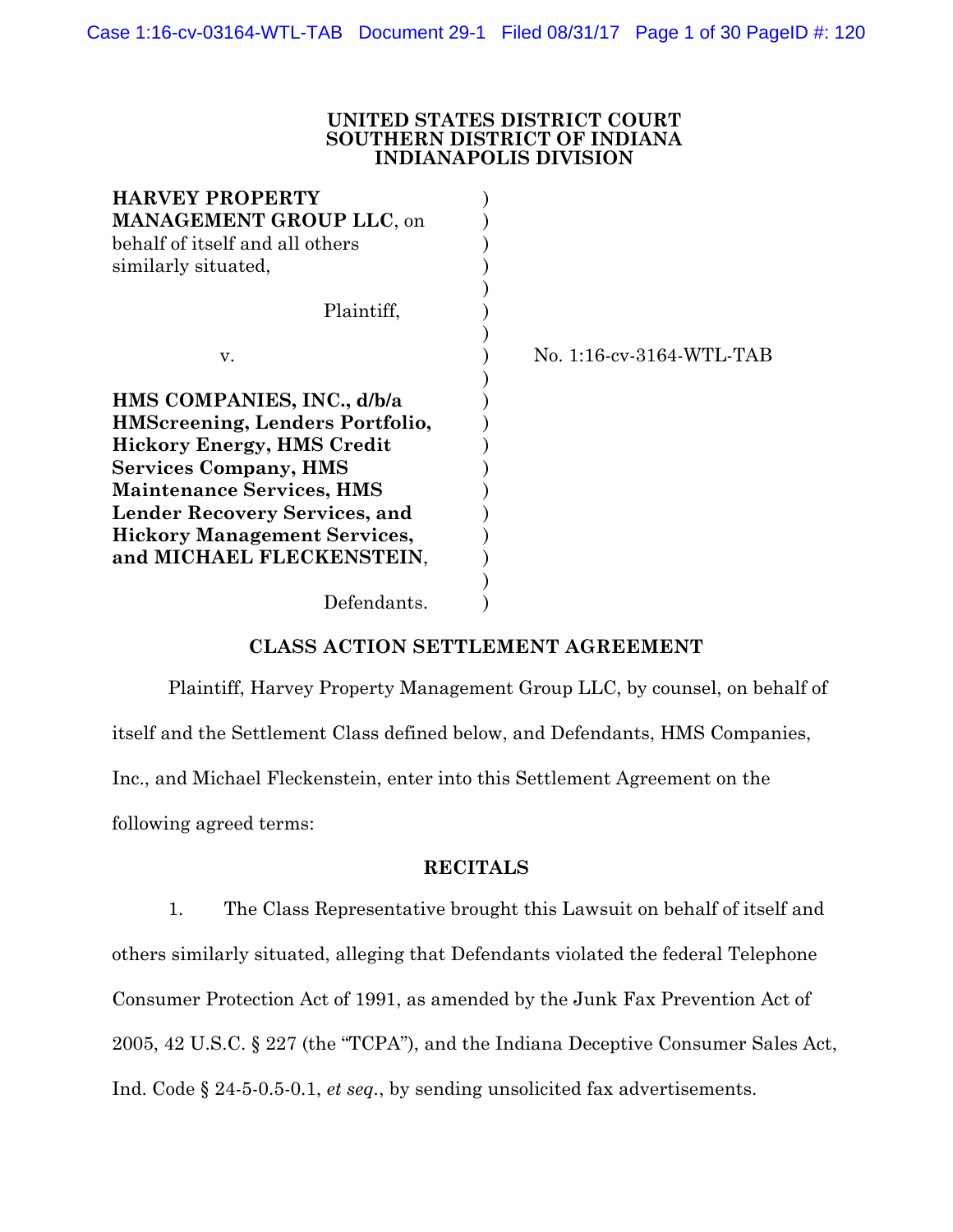2. Discovery revealed that a former employee of Defendant HMS Companies, Inc. may have sent the fax advertisement at issue to as many as 230 fax numbers.

3. Class Counsel conducted an investigation and obtained discovery relating to the claims brought against Defendants, analyzed the legal issues in the case, and investigated the collectability of the Defendants. This Settlement Agreement was reached after a settlement conference with Magistrate Judge Timothy A. Baker on July 27, 2017. Class Counsel believes that this settlement is fair, reasonable, adequate, and in the best interests of the Settlement Class and that this Settlement Agreement should be approved by the Court under Federal Rule of Civil Procedure 23(e).

4. Defendants are entering into this Settlement Agreement solely to avoid the costs and uncertainties of continued litigation of this Lawsuit. Defendants also believe that this settlement is fair, reasonable, and adequate, and that the Settlement Agreement should be approved by the Court under Federal Rule of Civil Procedure 23(e).

### **DEFINITIONS**

5. "Class Counsel" means the law firm of Cohen & Malad, LLP.

6. "Class Member" means any person who is a member of the Settlement Class and who does not submit a timely request to be excluded from the Settlement Class, as provided by the Preliminary Approval Order, and who is not otherwise excluded by the Court from the Settlement Class.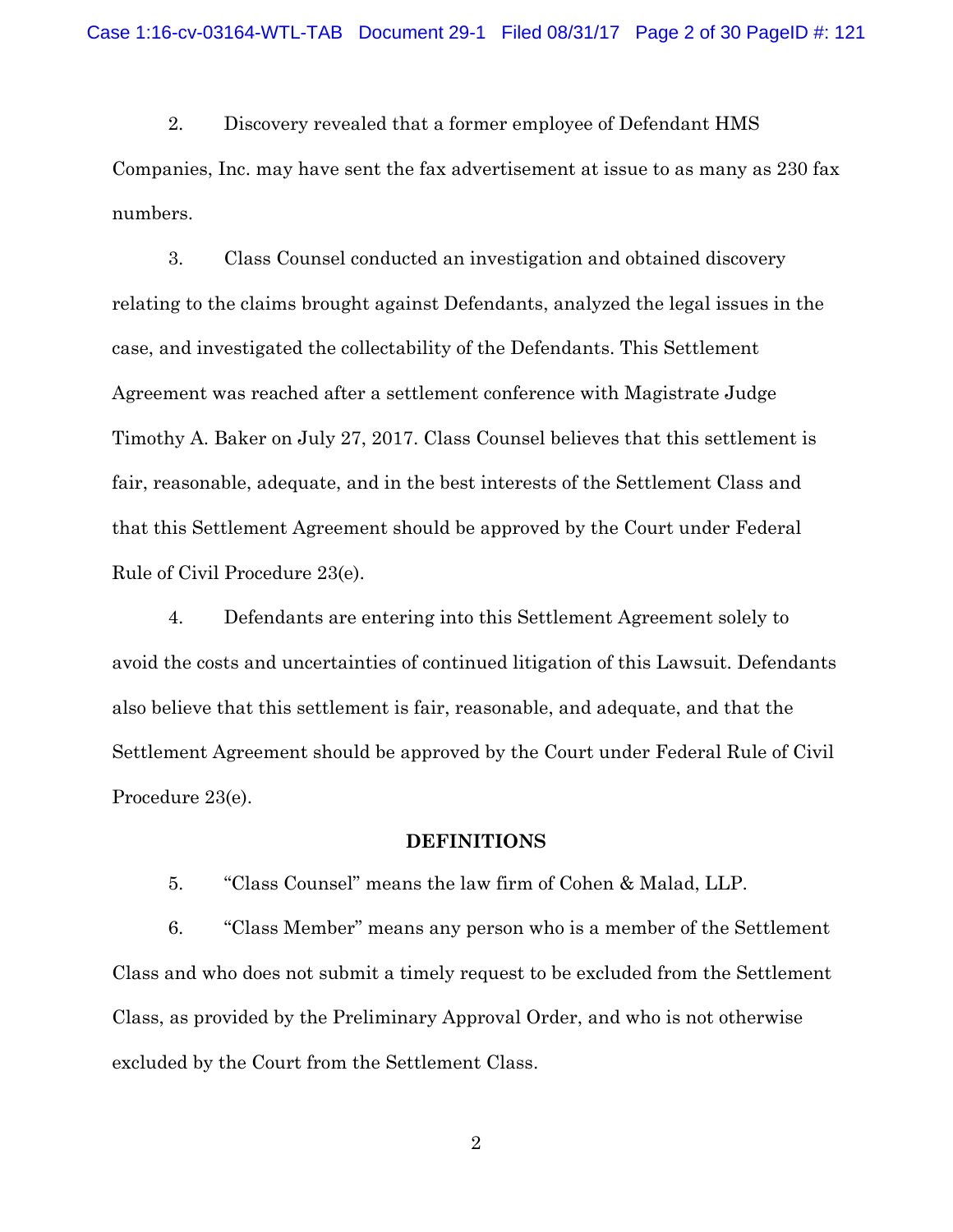7. "Class Member List" means the list of names, addresses, and fax

numbers of each member of the Settlement Class to be prepared by Defendants and

made up of:

All persons and entities that hold telephone numbers that were sent a fax after November 10, 2012 advertising the commercial availability of any property, goods, or services by or on behalf of HMS Companies, Inc., HMScreening, Lenders Portfolio, Hickory Energy, HMS Credit Services Company, HMS Maintenance Services, HMS Lender Recovery Services, Hickory Management Services, or Michael Fleckenstein that contains no opt-out notice, such as the fax attached as Exhibit A to the Complaint.

The list shall be provided in the form of an Excel spreadsheet.

8. "Class Representative" means the Plaintiff, Harvey Property

Management Group, LLC.

9. "Court" means the United States District Court for the Southern

District of Indiana.

- 10. "Defendants" means:
- (a) HMS Companies, Inc., d/b/a HMScreening, Lenders Portfolio, Hickory Energy, HMS Credit Services Company, HMS Maintenance Services, HMS Lender Recovery Services, and Hickory Management Services; and
- (b) Michael Fleckenstein.

11. "Effective Date" means the first day on which the Court has entered a final judgment approving this Settlement Agreement and either: (a) the time to appeal from the Court's final judgment approving this Settlement Agreement has expired and no appeal has been taken; or (b) if a timely appeal of the Court's final judgment approving this Settlement Agreement is taken, the date on which the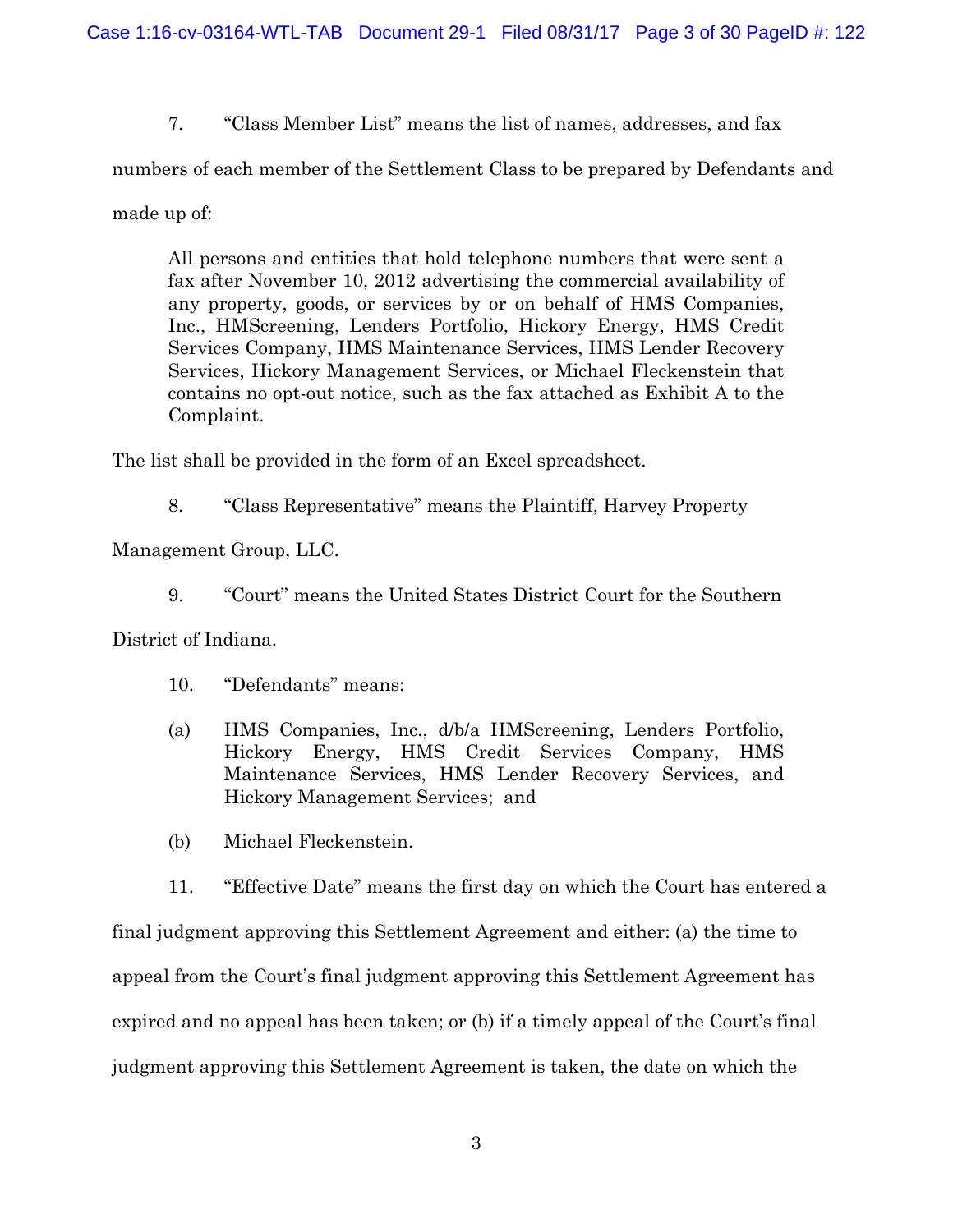final judgment is no longer subject to further direct appellate review if the final judgment has not been reversed in any way.

12. "Execution Date" means the first date on which this Settlement Agreement has been executed by the Class Representatives, Class Counsel, Defendant, and Defendant's counsel.

13. "Final Approval Hearing" means the hearing that the Court will conduct to consider whether to grant final approval to this Settlement Agreement.

14. "Final Approval Order" means the proposed Final Approval Order, in the form of Exhibit "A."

15. "Lawsuit" means the above-captioned action pending in the Court under Case No. 1:16-cv-3164-WTL-TAB.

16. "Net Settlement Fund" means the monies remaining from the Settlement Fund after the payment from the Settlement Fund of attorneys' fees, litigation expenses, settlement notice and administration costs, and the Class Representative's service fee.

17. "Notice and Settlement Administrator" means the entity chosen by Class Counsel to administer the notice and settlement distribution process involved in this settlement.

18. "Notice of Class Action Settlement" means the proposed notice to be sent to the members of the Settlement Class by facsimile, in the form of Exhibit "B".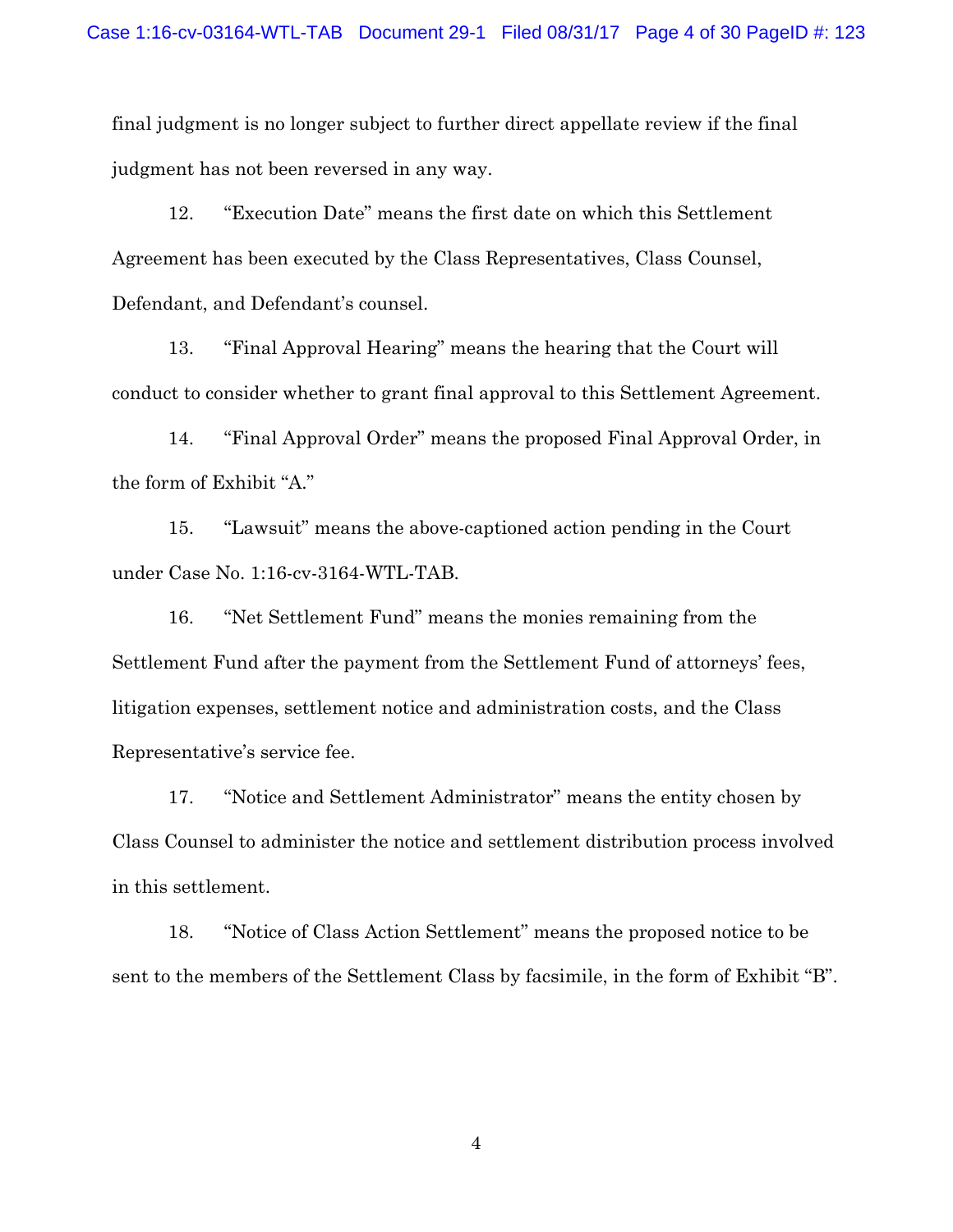19. "Preliminary Approval Order" means the proposed Order Preliminarily Approving Class Action Settlement, Directing Notice, and Setting Date for Fairness Hearing, in the form of Exhibit "C."

20. "Settlement Class" means all persons and entities listed on the Class Member List.

21. "Settlement Fund" means the sum of \$80,000 to be paid by Defendants under Paragraphs 31 and 32 of this Settlement Agreement and to be held by the Notice and Settlement Administrator for the benefit of Class Members pending the instructions for distribution and payment in this Agreement and further Court order.

# **PROCEDURE FOR COURT APPROVAL OF SETTLEMENT AGREEMENT Stipulation to Certification of the Settlement Class**

22. The Class Representative, Class Counsel, and Defendants stipulate that, for the purposes of settlement only, the requirements of Federal Rules of Civil Procedure 23(a) and 23(b)(3) are satisfied and that, subject to Court approval, the following class should be certified:

All persons and entities that hold telephone numbers that were sent a fax after November 10, 2012 advertising the commercial availability of any property, goods, or services by or on behalf of HMS Companies, Inc., HMScreening, Lenders Portfolio, Hickory Energy, HMS Credit Services Company, HMS Maintenance Services, HMS Lender Recovery Services, Hickory Management Services, or Michael Fleckenstein that contains no opt-out notice, such as the fax attached as Exhibit A to the Complaint.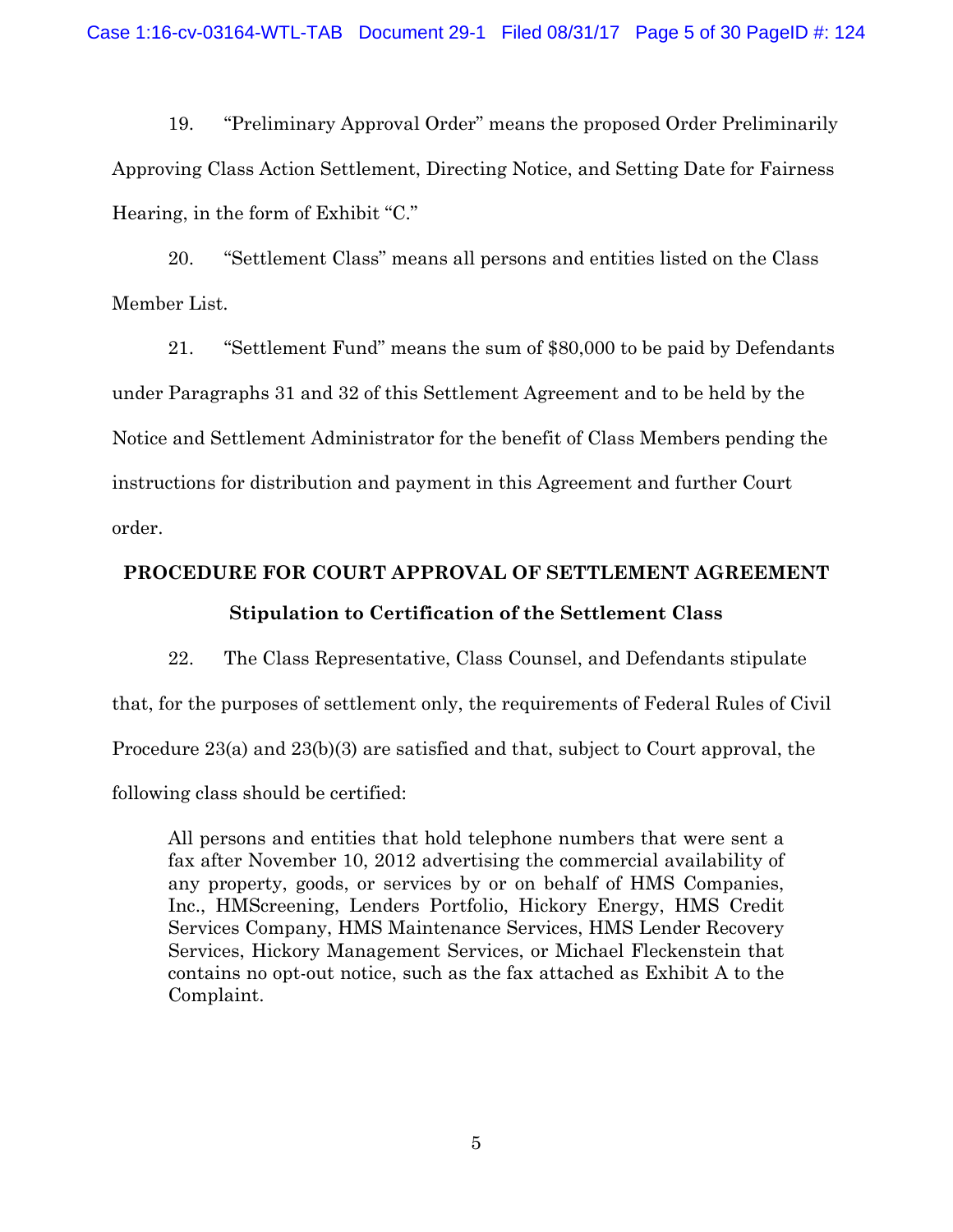#### **Preliminary Approval of the Settlement Agreement by the Court**

23. The Class Representative and Defendants must jointly move the Court to enter the Preliminary Approval Order promptly, starting the process for providing notice to the Class Members and proceeding to final approval of the settlement.

#### **Notice to Settlement Class Members of Preliminary Approval**

24. Direct fax notice is appropriate in this case because Defendants communicated with the Settlement Class by facsimile within the past two years.

25. No later than 21 days after the Execution Date, Defendants must provide Class Counsel with the Class Member List.

26. Class Counsel must within 10 days of the later of the date of entry of the Preliminary Approval Order or the date on which the second payment to the Settlement Fund has been made by Defendants as set forth in Paragraph 33, or within such other time as may be ordered by the Court, cause the Notice and Settlement Administrator to send the Notice of Class Action Settlement to all Settlement Class Members by facsimile, using the facsimile number provided on the Class Member List. If any initial facsimile transmission is unsuccessful, one additional attempt to send the fax notice via facsimile will be made.

27. All costs of providing notice shall be paid from the Settlement Fund, and Defendants have no right to recoup those costs, even if this Settlement Agreement is not granted final approval or if final approval is reversed on appeal.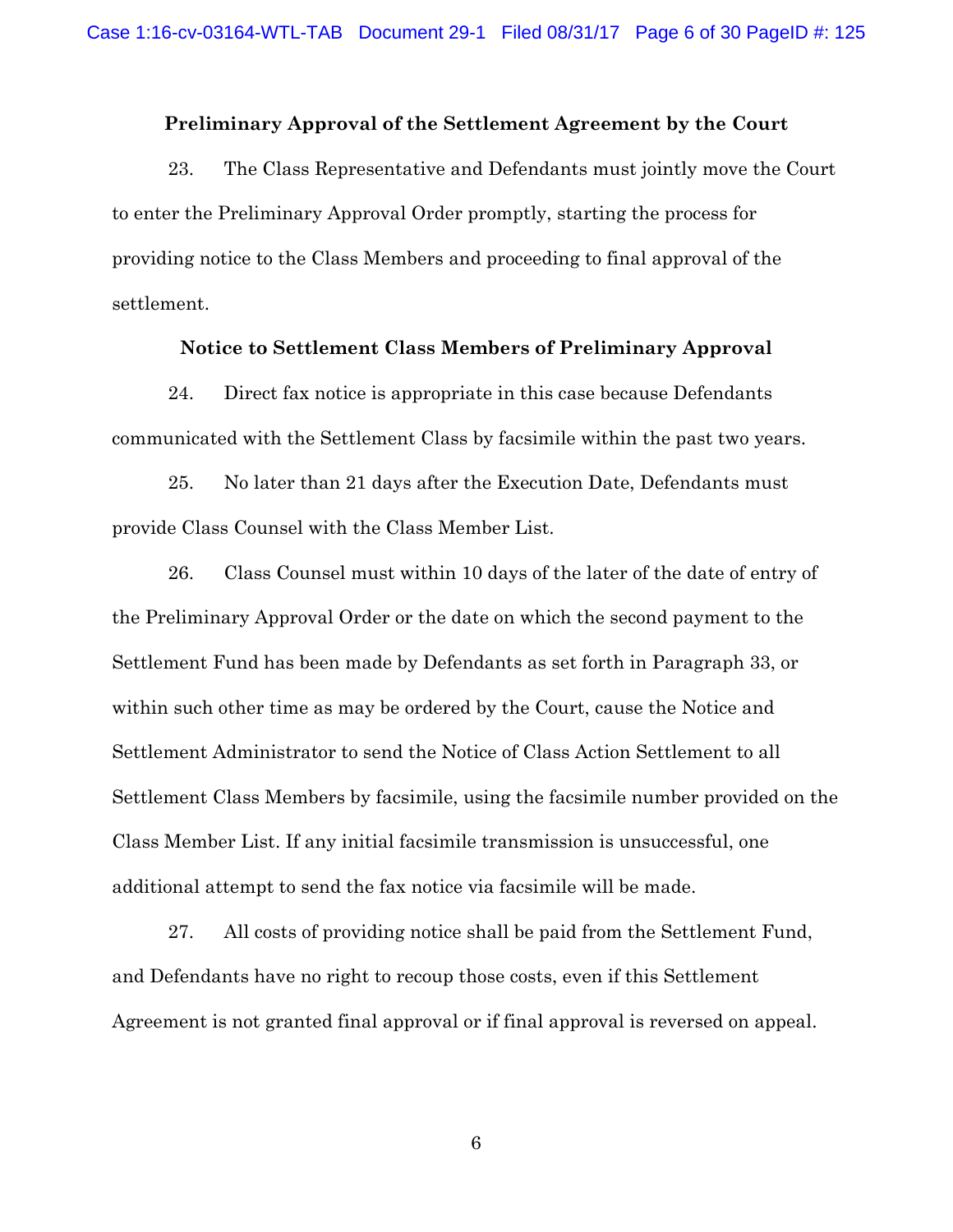#### **Right of Members of the Settlement Class to Opt Out**

28. Any member of the Settlement Class may exclude themselves from the Settlement Class by mailing to Class Counsel a written request for exclusion that is postmarked no later than 30 days after the date that the Notice of Class Action Settlement has been first faxed. No later than 10 days after the date for a member of the Settlement Class to exclude himself or herself from the Settlement Class has expired, Class Counsel must file with the Court a list of those persons who have timely chosen to exclude themselves.

#### **Right of Members of the Settlement Class to Object**

29. Any Class Member may object to the Settlement Agreement by filing with the Court and serving on Class Counsel and counsel for Defendants written objections postmarked no later than 30 days after the date that the Notice of Class Action Settlement has been first faxed, and must include a written statement setting forth all of the bases for the objection, accompanied by any evidence that the member of the Settlement Class intends to offer in support of any objection. Members of the Settlement Class who wish to appear in person or by counsel at the Final Approval Hearing must file with the Court and serve on Class Counsel and counsel for Defendant at least 15 days before the Final Approval Hearing a notice of their intent to appear.

#### **Right to Terminate Based on Exclusions**

30. Defendants shall have the right to withdraw from and rescind this Settlement Agreement if the number of members of the Settlement Class who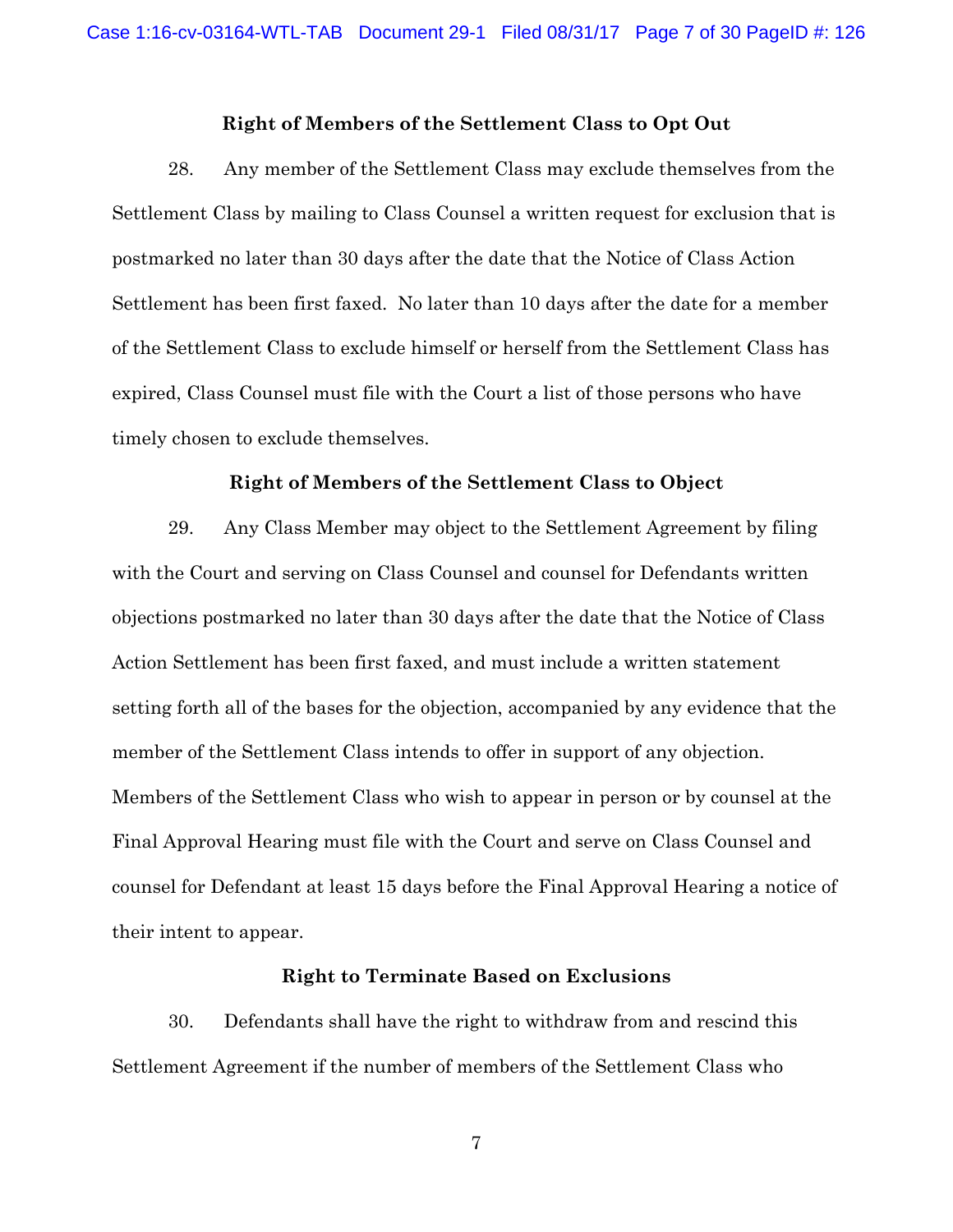submit timely requests for exclusions meets or exceeds a predetermined threshold, which the parties have agreed to and memorialized in a separate letter agreement executed concurrently with this Settlement Agreement. The number shall be confidential except to the Court, which shall upon request be provided with a copy of the letter for *in camera* review. The Defendants shall exercise this right, if at all, by filing a notice stating their decision to withdraw from the Settlement Agreement with the Court within 5 days after Class Counsel files the list of persons who have timely chosen to exclude themselves from the Settlement Class. In such a case, the parties shall be returned to their same positions prior to the Settlement Agreement's execution, and the Settlement Agreement shall become void and have no legal effect.

#### **Final Approval of the Settlement Agreement by the Court**

31. At the Final Approval Hearing, the Class Representative and Defendants must jointly move the Court to enter the Final Approval Order.

### **BENEFIT TO CLASS MEMBERS**

#### **Cash Settlement Fund**

32. Defendants must pay a combined total of \$80,000 to the Notice and Settlement Administrator to create the Settlement Fund.

33. Defendants shall pay this amount on the following payment schedule:

(a) First payment of \$40,000 to be made on or before August 26, 2017;

(b) Second payment of \$40,000 to be made on or before October 25, 2017.

These payments are inclusive of attorney's fees to class counsel and all other costs including expenses incurred to administer the settlement.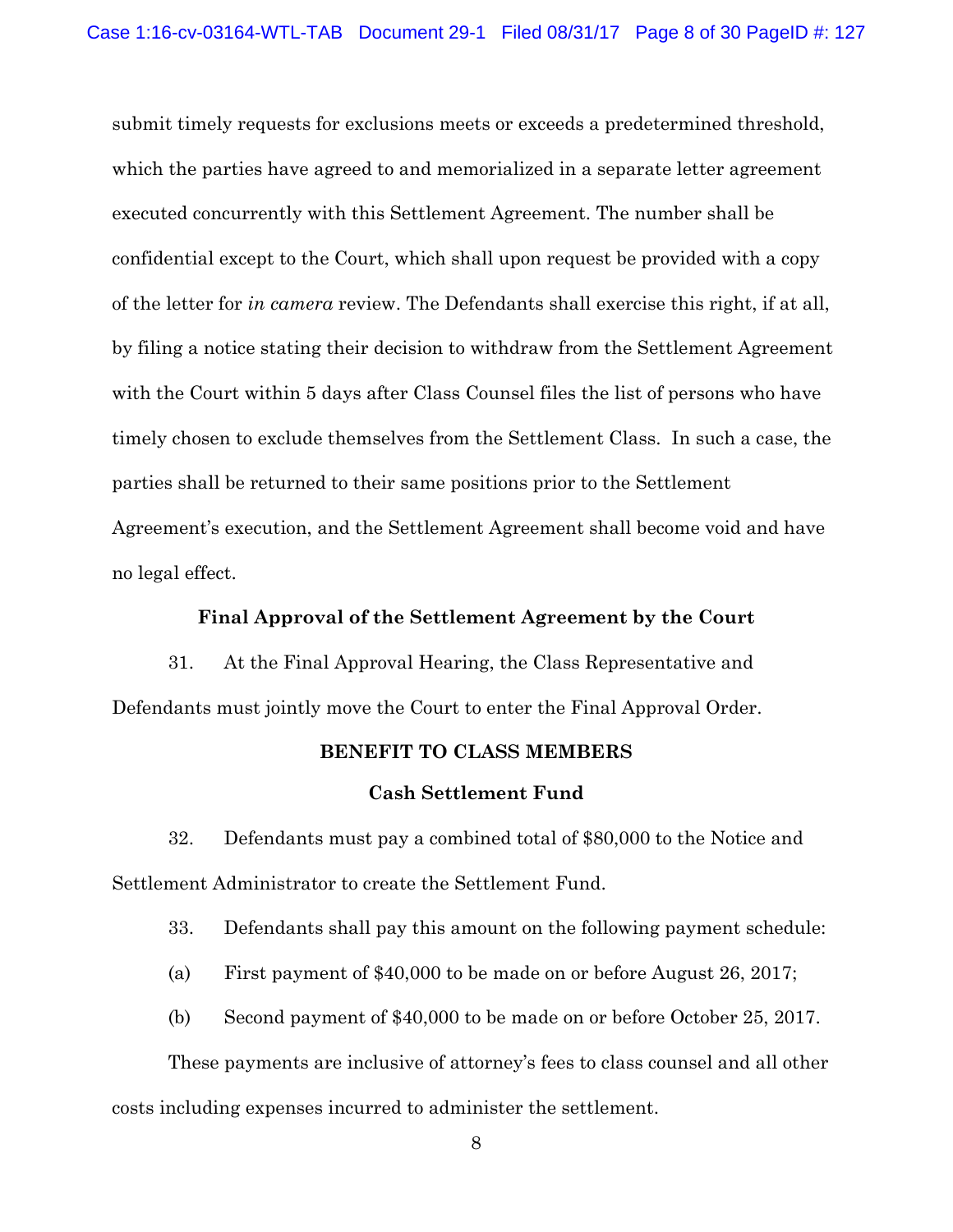34. The Notice and Settlement Administrator will hold the Settlement Fund in a non-interest bearing account for the benefit of the Class Members and to provide for the payments set forth in this Settlement Agreement, subject to Court approval.

35. Class Counsel will be solely responsible, subject to Court approval, for making or directing any distributions from this Settlement Fund.

36. Notwithstanding the foregoing, if this Settlement fails to become final either because (a) the failure of the Court to enter the Final Approval Order; or (b) reversal of the Final Approval Order on final appeal or on remand, then the Settlement Fund, less the costs of notice and administration that have been incurred, must be returned to the Defendants within 10 business days.

#### **Formula for Distribution to Class Members**

37. Class Members' distributions from the Net Settlement Fund will be determined on a pro rata basis based on the number of Class Members, which excludes those members of the Settlement Class who opt-out of the settlement. The following formula will determine each Class Member's distribution, rounded down to the nearest penny:

# Class Member's Distribution  $=\frac{Net \hspace{0.1cm} Set \hspace{0.1cm} I}{N-1}$ Number of Class Members (Excludes Opt Outs)

#### **Direct Distribution to Class Members—No Claims Process**

38. Within a reasonable time after the Effective Date, Class Counsel must cause the Notice and Settlement Administrator to distribute to each Class Member the Class Member's Distribution from the Net Settlement Fund, as calculated from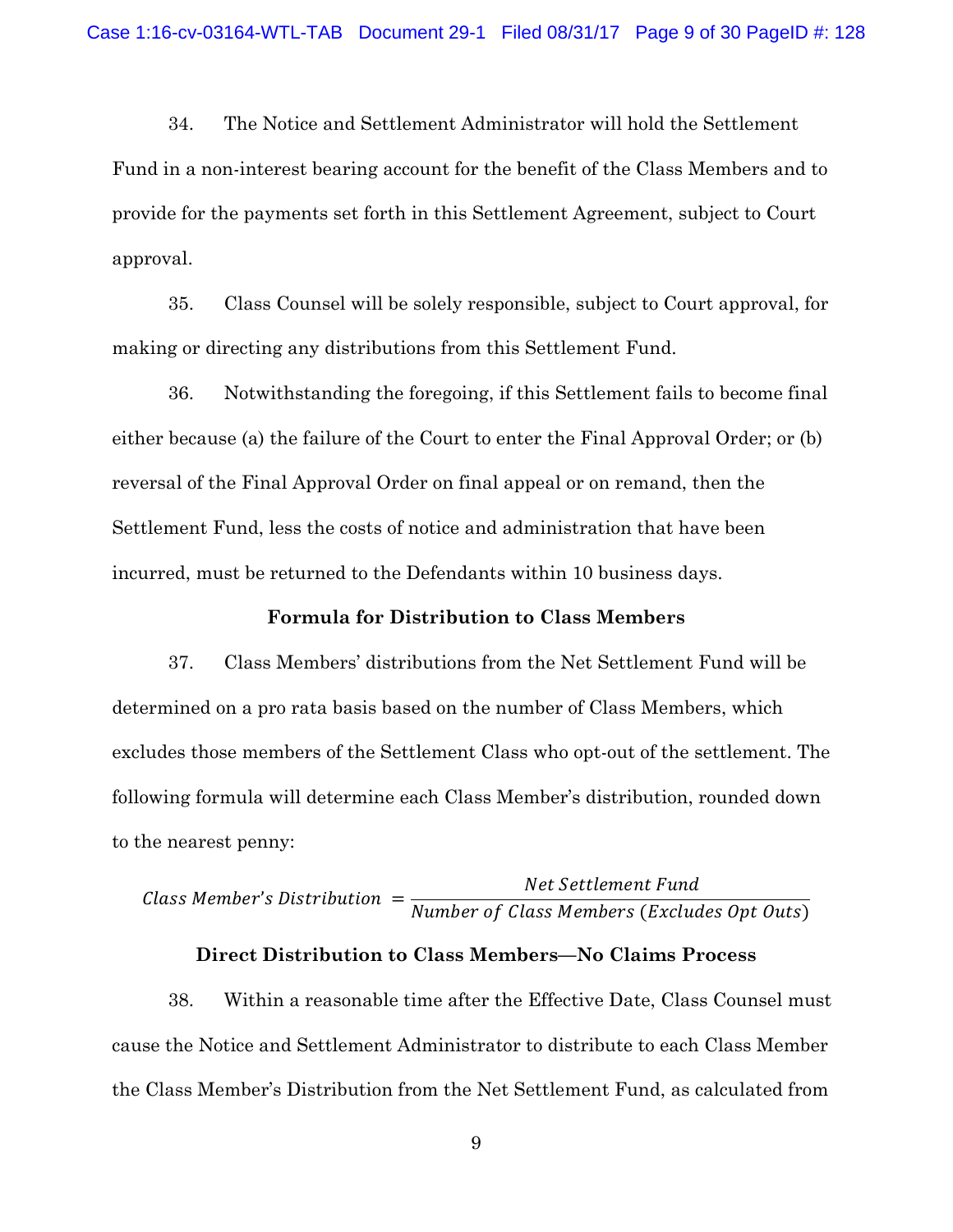the formula in Paragraph 36, by check mailed directly to the Class Member's lastknown address, as set forth on the Class Member List and as updated by the Notice and Settlement Administrator.

#### **Disposition of Unclaimed Funds**

39. For any unclaimed amounts remaining in the Net Settlement Fund after the first distribution (in other words, any checks that remain uncashed more than 120 after they were mailed to Class Members), Class Counsel will move the Court to distribute the funds, which may include a second distribution to Class Members or a *cy pres* award. In no event shall any unclaimed amounts remaining in the Net Settlement Fund after distribution revert to Defendants.

#### **RELEASES AND TERMINATION OF LAWSUIT**

40. Each Class Member releases all claims of any kind or nature that have been or could have been asserted against Defendants and all of their current and former parents, subsidiaries, affiliates, officers, directors, stockholders, employees, administrators, assigns, agents, attorneys, and representatives relating to the allegations in the Complaint. On the Effective Date, this Lawsuit will be terminated by operation of the Final Approval Order.

41. Defendants release all claims of any kind or nature that have been or could have been asserted against the Class Representatives, any Class Member, or Class Counsel relating to the allegations in the Complaint, or the filing or prosecution of the Lawsuit relating to such allegations.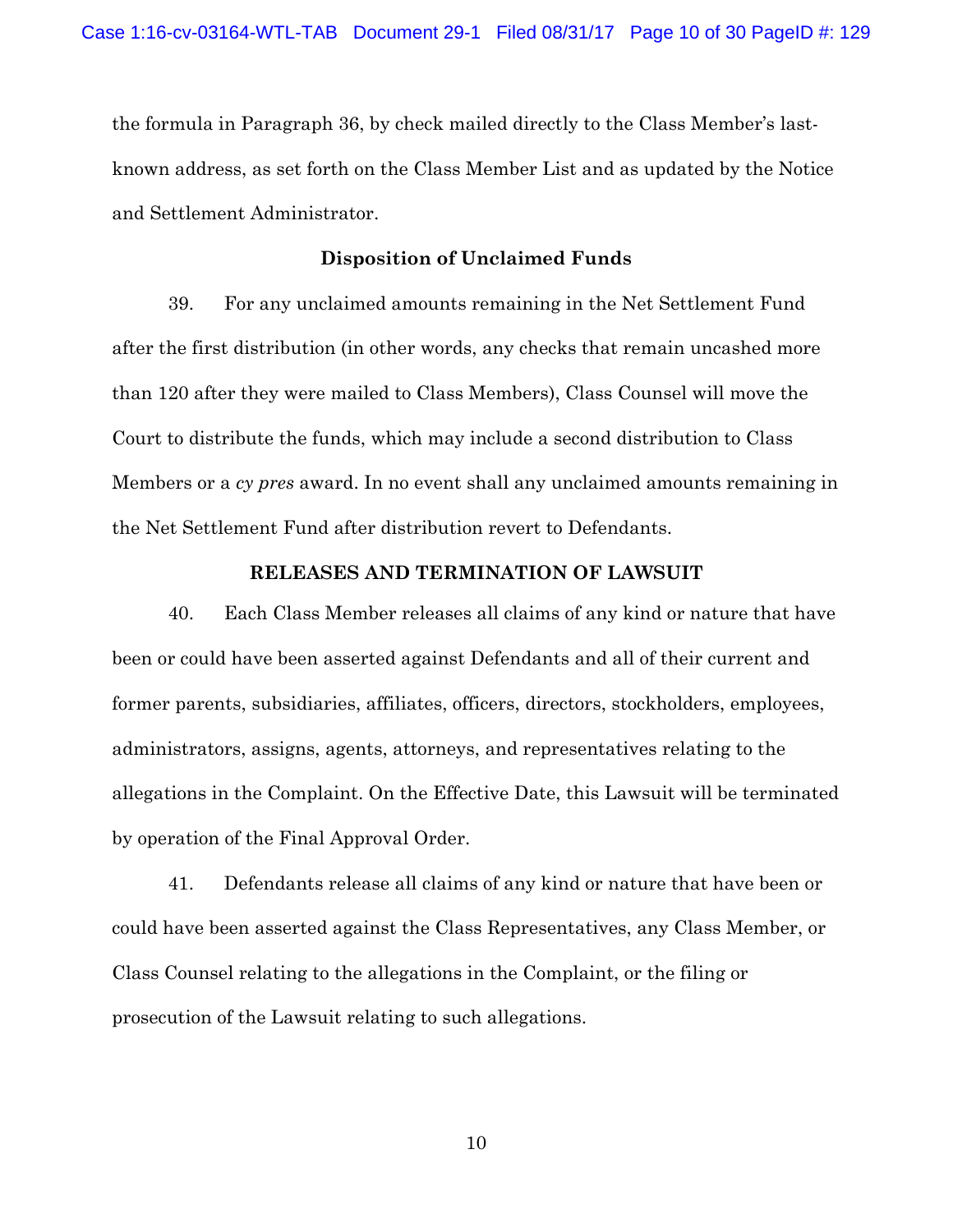# **NO ADMISSION OF LIABILITY**

42. Defendants are entering into this Settlement Agreement and agreeing to the form and content of the related documents solely to compromise and settle the claims brought in the Lawsuit and to avoid the expense and uncertainty of continued litigation in the Lawsuit. Neither this Settlement Agreement nor any of the related documents should be construed as an admission of liability or any type of wrongdoing or misconduct, and Defendants expressly deny any wrongdoing, misconduct, or liability in the Lawsuit.

# **ATTORNEYS' FEES & EXPENSES, COSTS OF NOTICE & ADMINISTRATION, AND CLASS REPRESENTATIVE SERVICE FEE Attorneys' Fees & Expenses**

43. Defendants will take no position on any request by Class Counsel to the Court to be paid attorneys' fees from the Settlement Fund not to exceed onethird of the Settlement Fund. Any fees, costs, or expenses approved by the Court must be awarded and payable out of the Settlement Fund alone.

#### **Class Representative Service Fee**

44. Defendant will take no position on any request for the Class Representatives to be paid a Class Representative service fee from the Settlement Fund not to exceed \$5,000. Any Class Representative service fee must be approved by the Court and must be awarded and payable out of the Settlement Fund alone.

#### **NON-DISPARAGEMENT**

45. Neither the Class Representative nor Defendants (nor any party's lawyers) shall make any oral or written statement about the other party relating to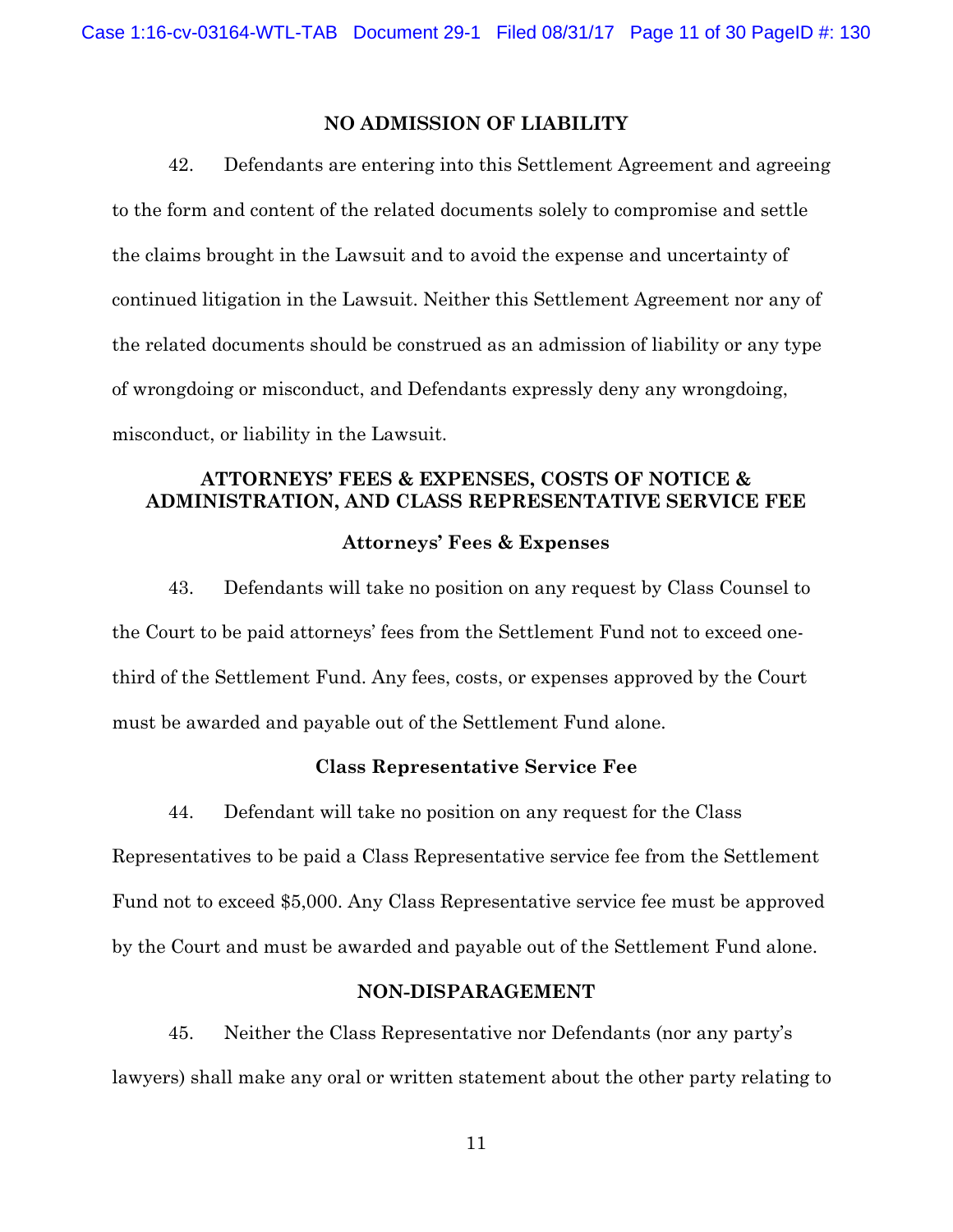this Lawsuit that is intended or reasonably likely to disparage the other party, provided that this provision does not preclude any party (or their lawyers) from making truthful statements or disclosures that are required by applicable law, regulation, legal process, or rule of professional conduct, and provided that this provision does not restrict any communications between the Settlement Class and Class Counsel. No oral or written statements required by this Settlement Agreement or made in any filings or proceedings with the Court in the Lawsuit shall be deemed to violate this provision.

#### **MISCELLANEOUS**

#### **Agreement to Effectuate This Settlement**

46. The Class Representative, Class Counsel, Defendants, and Defendants' counsel agree to undertake their best efforts to effectuate this Settlement Agreement, including: (i) all steps that may be appropriate or necessary to secure the Court's preliminary and final approvals and entry of the Preliminary Approval Order and the Final Approval Order; and (ii) all steps that may be appropriate or necessary to oppose any challenges to or appeals from the Court's orders approving the Settlement Agreement.

# **Reservation of Rights If This Settlement Agreement Is Not Approved or Becomes Void**

47. If this Settlement Agreement is not approved by the Court or if it becomes void, then: (i) the stipulation in Paragraph 22 of this Settlement Agreement shall become void and have no legal effect; (ii) no act, statement, or filing in furtherance of this Settlement Agreement may be used to support or oppose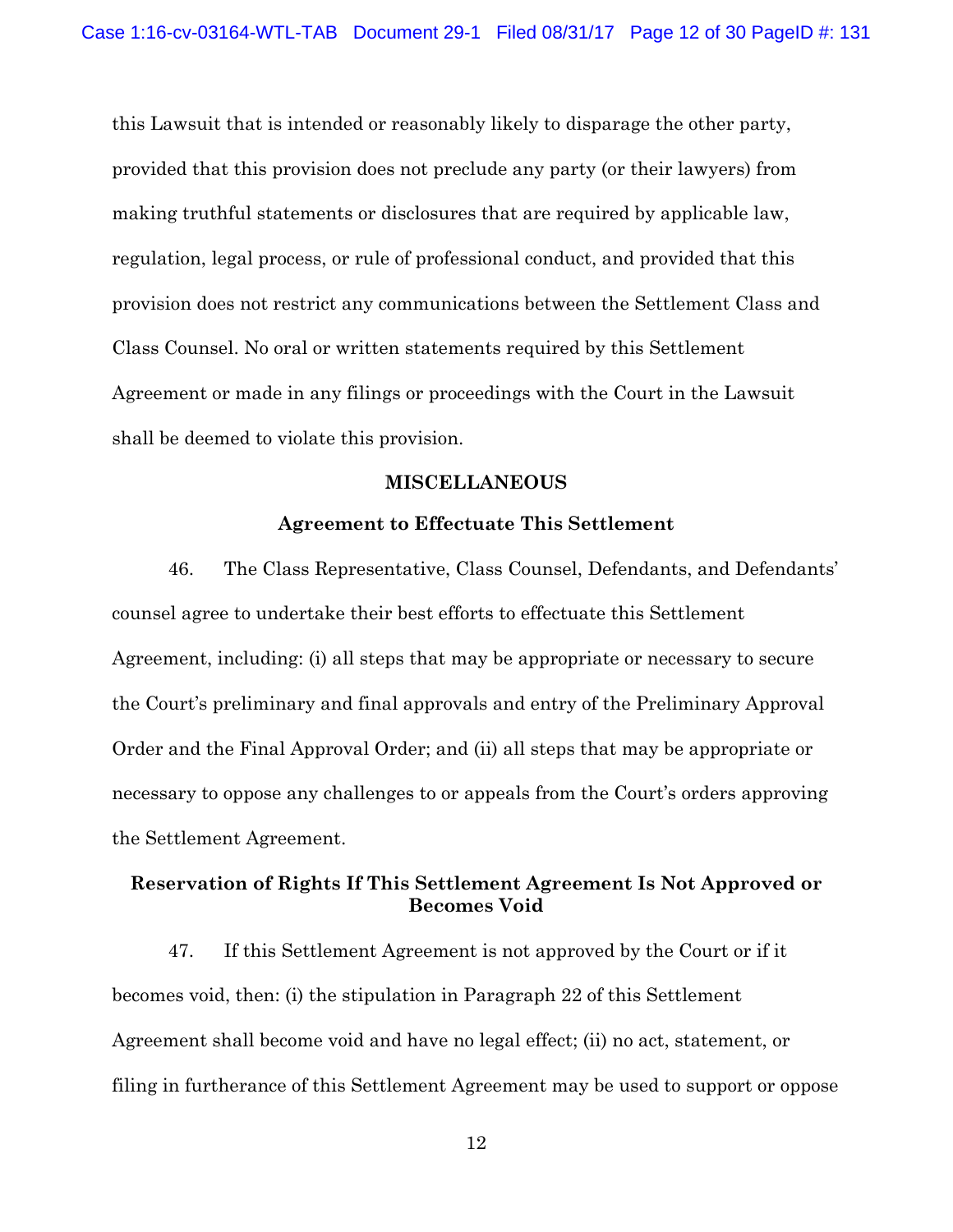the certification of any class in the Lawsuit; (iii) all the parties to this Settlement Agreement shall be returned to the same position in the Lawsuit that they were in on the day before the Execution Date; and (iv) Defendants shall be entitled to object to certification of any class in this Lawsuit.

#### **Integration Clause**

48. This Settlement Agreement, and all exhibits to it, constitute the entire agreement between the parties and can be modified only in writing. This Settlement Agreement, and all exhibits to it, constitute the entire agreement between the parties, and supersede any prior understandings, agreements, or representations by or between the parties, written or oral, to the extent they relate in any way to the subject matter of this Settlement Agreement. The Settlement Agreement is an integrated agreement, and no promise, inducement, or agreement separate from this Settlement Agreement has been made to the parties. The terms of this Settlement Agreement, and all exhibits to it, are binding upon and inure to the benefit of each of the parties and their respective successors, heirs, and assigns.

#### **Execution in Counterparts**

49. This Settlement Agreement may be executed in counterparts, and each counterpart, when executed, shall be deemed to be an original.

#### **No Construction Against the Drafter**

50. Each party has participated in negotiating and drafting this agreement through counsel, so if an ambiguity or question of intent or interpretation arises,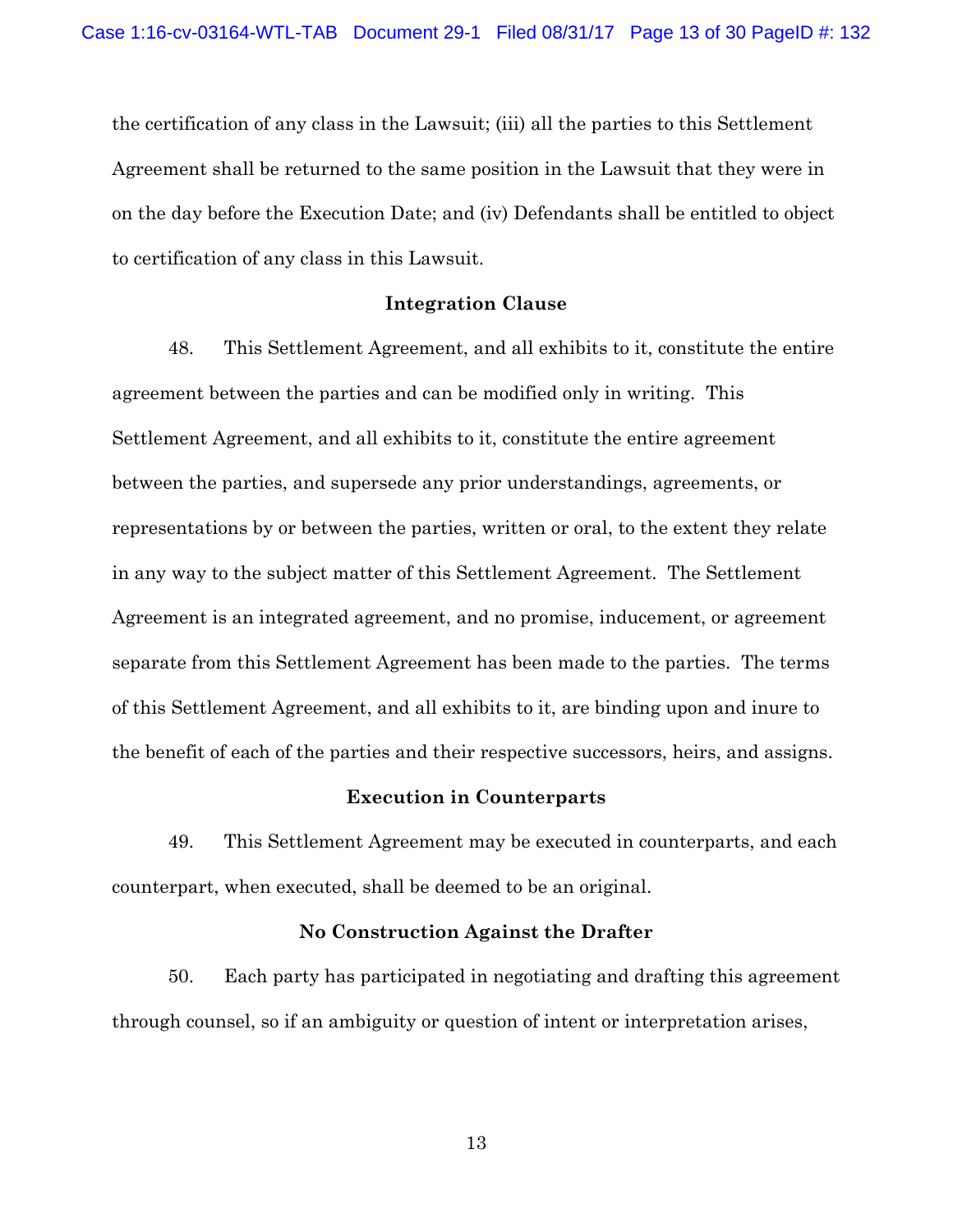this Agreement is to be construed as if the parties had drafted it jointly, as opposed to being construed against a party.

### **Choice of Law, Forum, and Stipulation to Jurisdiction**

51. This Settlement Agreement, and all exhibits to it, will be governed by and construed in accordance with the laws of the State of Indiana, excluding that State's choice-of- law principles, and all claims relating to or arising out of this Settlement Agreement, and all exhibits to it, or the breach thereof, whether sounding in contract, tort, or otherwise, will likewise be governed by the laws of the State of Indiana, excluding that State's choice-of-law principles. The parties to this Settlement Agreement stipulate that the Court has personal jurisdiction over them for purposes of administering, interpreting, and enforcing this Settlement Agreement. All proceedings relating to the administration, interpretation, and enforcement of this Settlement Agreement and related documents must be brought in the Court.

[This space intentionally left blank]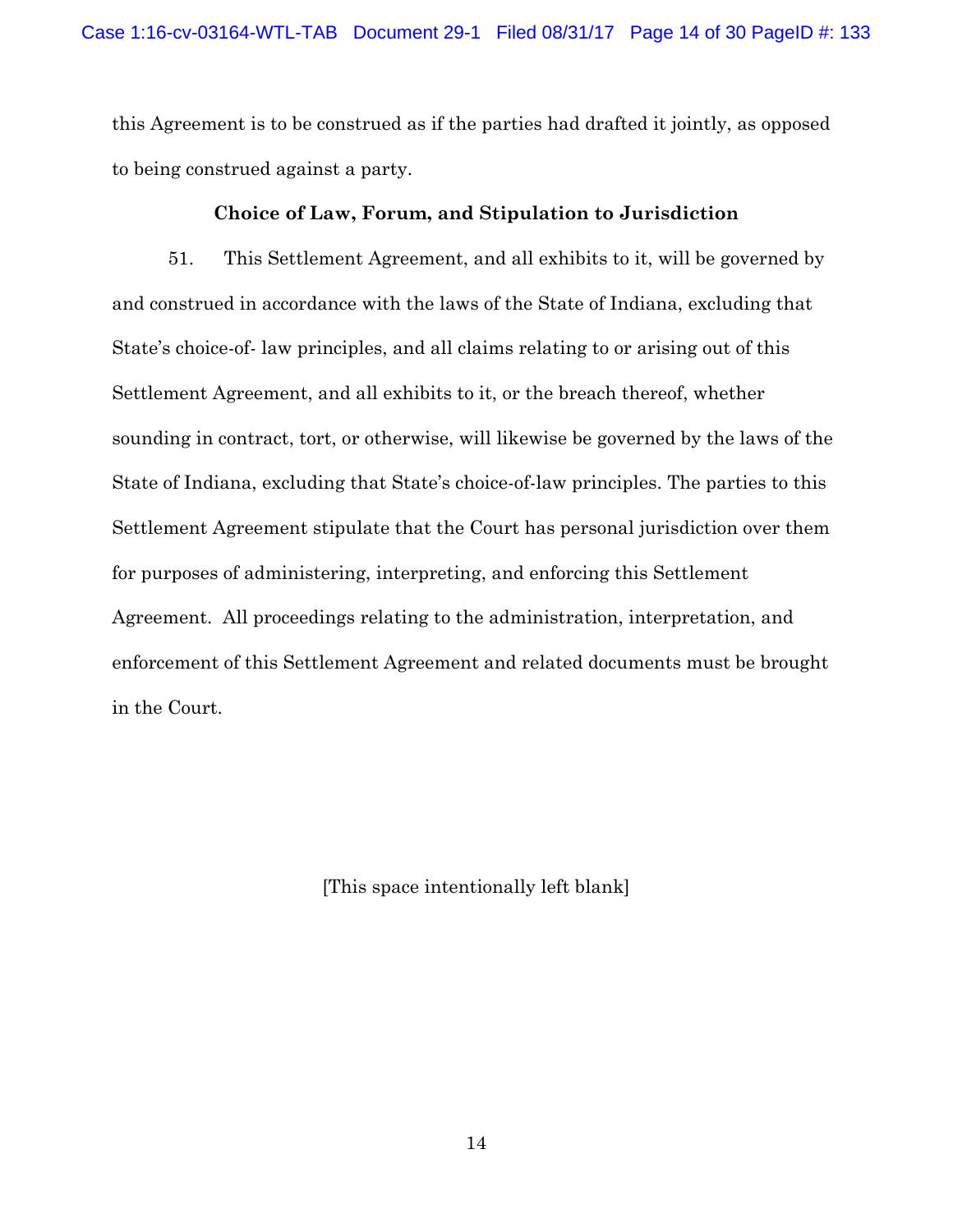Case 1:16-cv-03164-WTL-TAB Document 29-1 Filed 08/31/17 Page 15 of 30 PageID #: 134

#### **SIGNATURES**

**HARVEY PROPERTY** MANAGEMENT GROUP LLC

By: Harvey Levin. President

Dated: August 31, 2017

HMS COMPANIES, INC. Bv: Michael Fleckenstein, President

Dated: August 30, 2017

COUNSEL FOR THE CLASS REPRESENTATIVE & THE SETTLEMENT CLASS

By: Richard E. Shevitz Vess A. Miller Lynn A. Toops COHEN & MALAD. LLP

Dated: August  $31_{2017}$ 

MICHAEL FLECKENSTEIN

Michael Fleckenstein

Dated: August 30 2017

COUNSEL FOR HMS COMPANIES, INC. and MICHAEL FLEGKENSTEIN By: John P. Twohy<br>EICHHORN & EICHHORN LLP

Dated: August 30 2017

Consektivo 44 ÷.

VĆ.

 $15\,$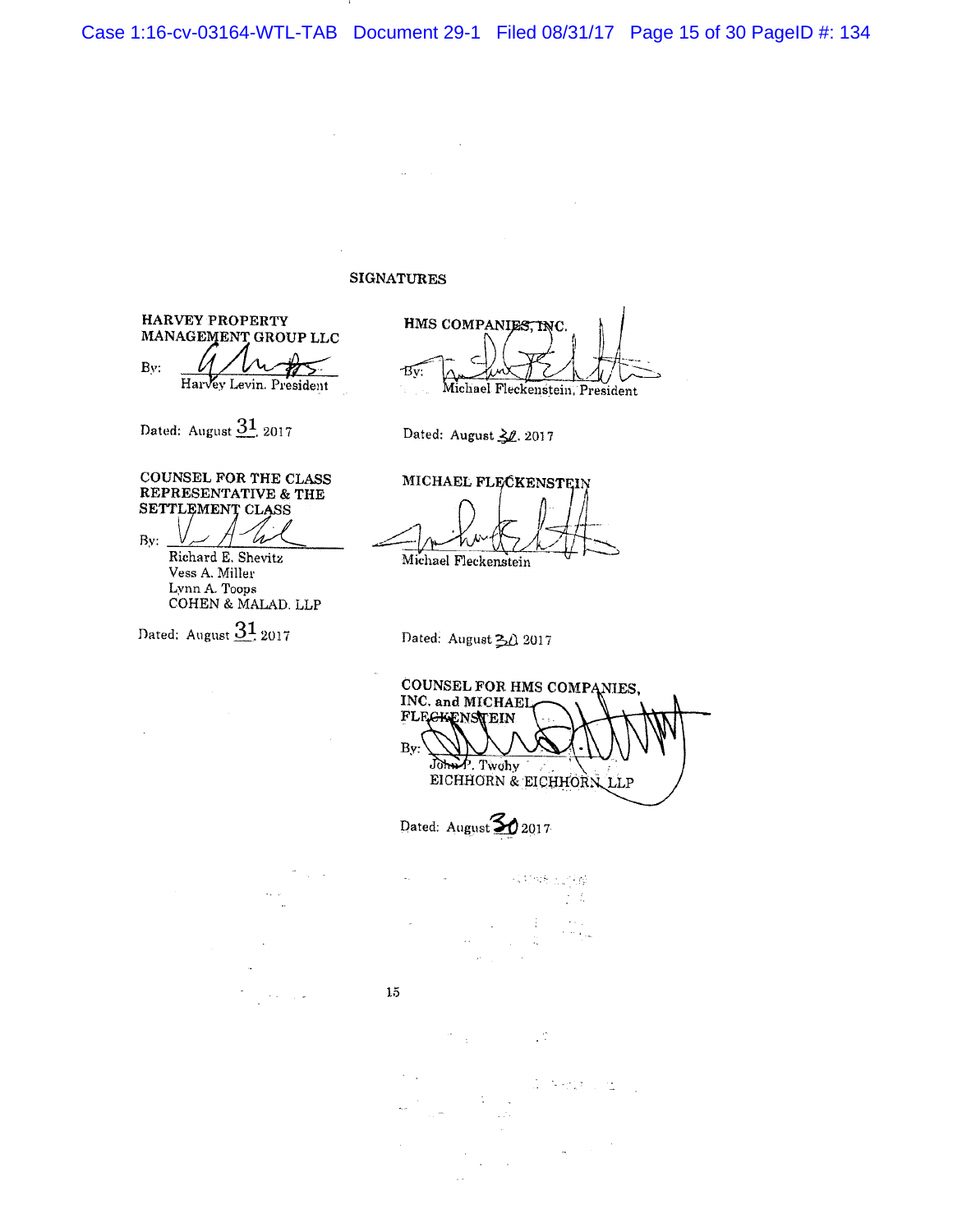Case 1:16-cv-03164-WTL-TAB Document 29-1 Filed 08/31/17 Page 16 of 30 PageID #: 135

# **EXHIBIT A**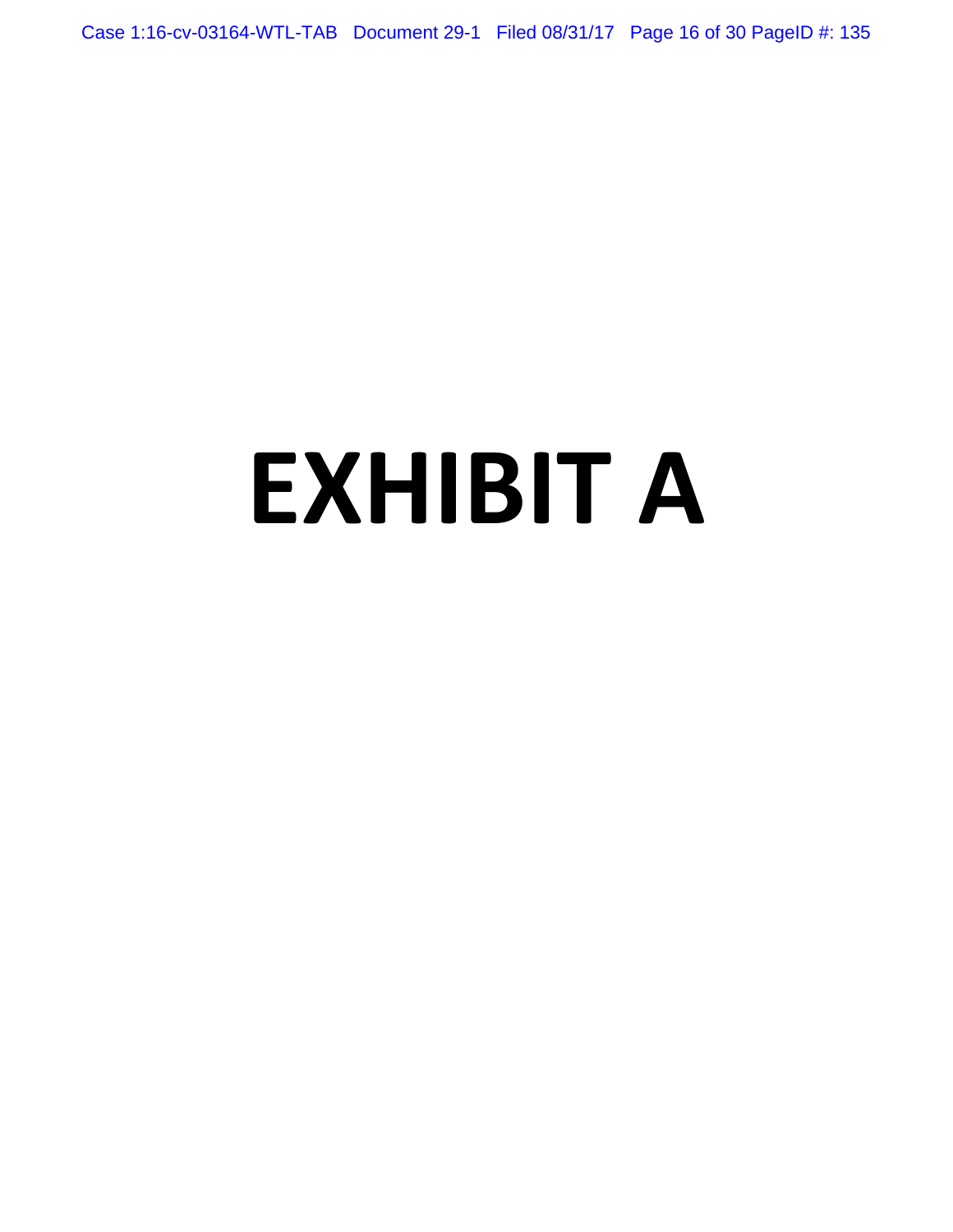#### **UNITED STATES DISTRICT COURT SOUTHERN DISTRICT OF INDIANA INDIANAPOLIS DIVISION**

| No. 1:16-cv-3164-WTL-TAB |
|--------------------------|
|                          |
|                          |
|                          |
|                          |
|                          |
|                          |
|                          |
|                          |
|                          |
|                          |
|                          |
|                          |

# **FINAL APPROVAL ORDER**

WHEREAS, Plaintiff, Harvey Property Management Group LLC, and Defendants, HMS Companies, Inc., and Michael Fleckenstein, by their respective

counsel, entered into the Class Action Settlement Agreement ("Settlement"); and

WHEREAS, on  $, 2017$ , the Court entered an order

pursuant to Rule 23 of the Federal Rules of Civil Procedure preliminarily approving

the Settlement, certifying a Class for purposes of settlement, approving the forms of

notice of the Settlement to Class Members, directing that appropriate notice of the

Settlement be given to Class Members, and scheduling a hearing on final approval

(the "Preliminary Approval Order"); and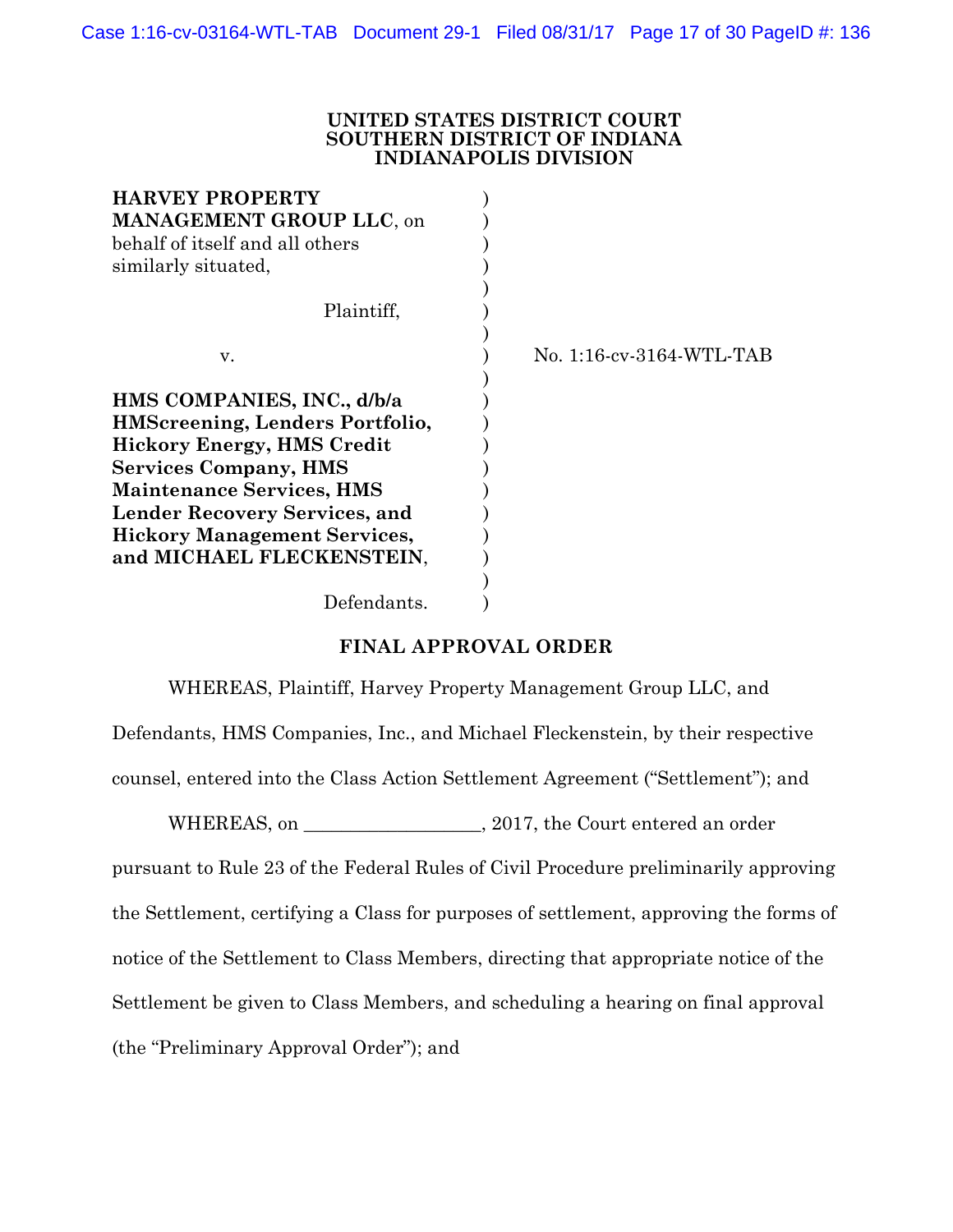WHEREAS, in accordance with the Settlement and the Preliminary Approval Order: (1) Class Counsel caused the Notice of Class Action Settlement to be distributed to all known members of the Class; and (2) the affidavit of notice filed with this Court by Class Counsel demonstrates compliance with the Preliminary Approval Order with respect to the notice and, further, that the best notice practicable under the circumstances was, in fact, given; and

WHEREAS, Class Counsel filed with the Court a listing of the names of those persons and entities who submitted valid requests for exclusion from the Class; and

WHEREAS, on \_\_\_\_\_\_\_\_\_\_\_\_\_\_, 201\_, at \_\_\_\_\_\_\_\_, this Court held a hearing on whether the Settlement is fair, reasonable, adequate and in the best interests of the Class (the "Fairness Hearing"); and

WHEREAS, based upon the foregoing, having heard the statements of Class Counsel and Counsel for Defendants, and of such persons as chose to appear at the Fairness Hearing; having considered all of the files, records, and proceedings in the Lawsuit, the benefits to the Class under the Settlement and the risks, complexity, expense and probable duration of further litigation; and being fully advised in the premises;

#### **THEREFORE, IT IS HEREBY ORDERED AS FOLLOWS:**

1. Terms capitalized herein and not otherwise defined shall have the meanings ascribed to them in the Settlement Agreement.

2. This Court has jurisdiction over the subject matter of this Lawsuit and jurisdiction over the Plaintiff and Defendants in this case (the "Parties").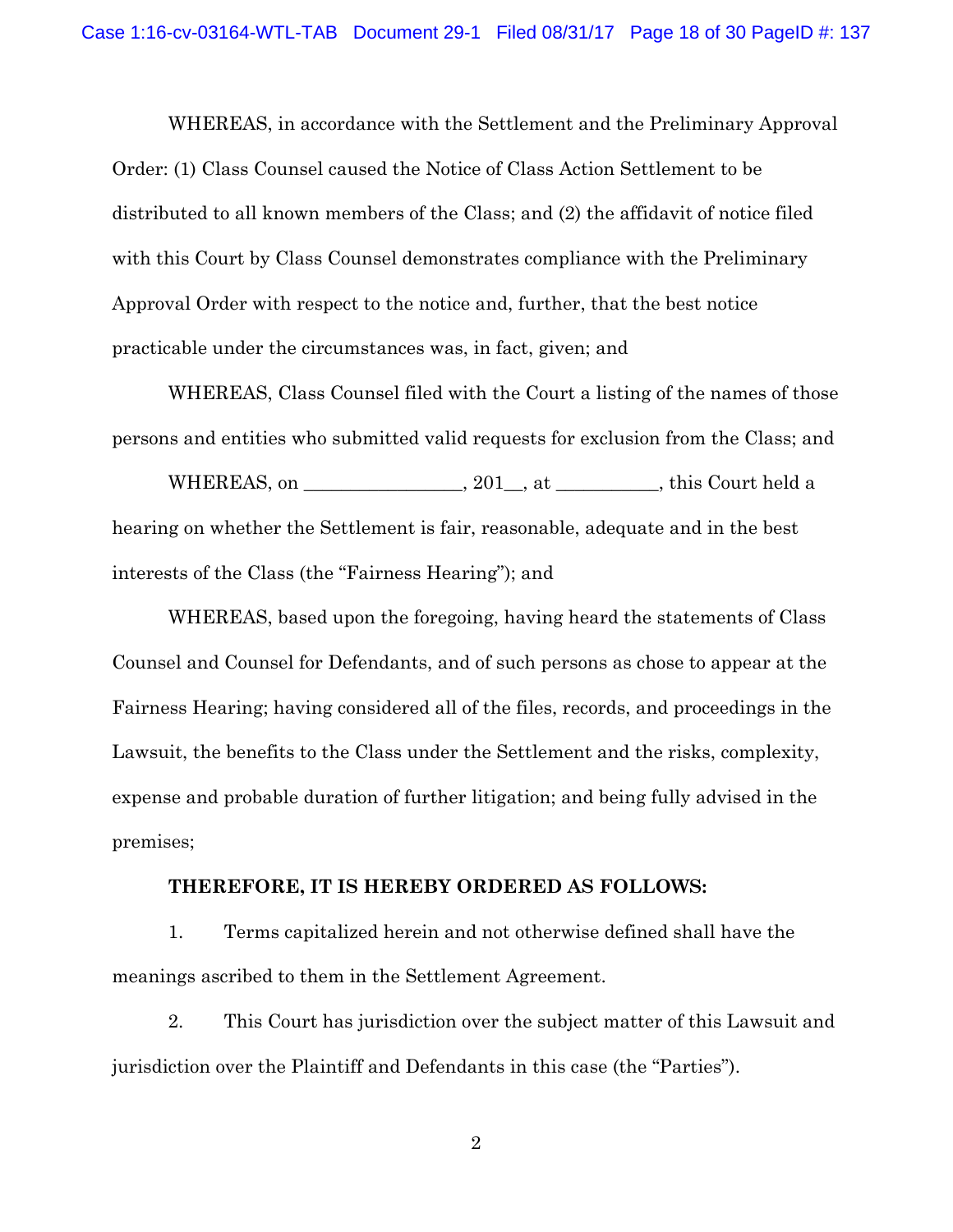3. The Court hereby adopts and reaffirms the findings and conclusions set forth in the Preliminary Approval Order.

4. The Class includes all persons and entities listed on the Class Member List, excluding those person and entities that are listed on the Notice of Settlement Exclusions filed with the Court by Class Counsel.

5. The Plaintiff and Class Counsel fairly and adequately represent the interests of the Class in connection with the Settlement.

6. The Settlement is the product of good faith, arm's-length negotiations by the Plaintiff and Class Counsel, and Defendants and their counsel, and the Class and Defendants were represented by capable and experienced counsel.

7. The form, content, and method of dissemination of the notice given to members of the Class––individual faxed notice––were adequate and reasonable, constituted the best notice practicable under the circumstances, and satisfied the requirements of Rules 23(c) and (e) and Due Process.

8. The Settlement Agreement is fair, reasonable, and adequate and in the best interests of the Class, and is approved in all respects. The Court hereby directs the Plaintiff, the Class, Class Counsel, Defendants, and Defendants' counsel to effectuate the Settlement according to its terms.

9. The Settlement Agreement provides for certain benefits to Class Members. The Court approves those benefits and approves the distribution plan for the Settlement Fund set forth in the Settlement Agreement, and Class Counsel is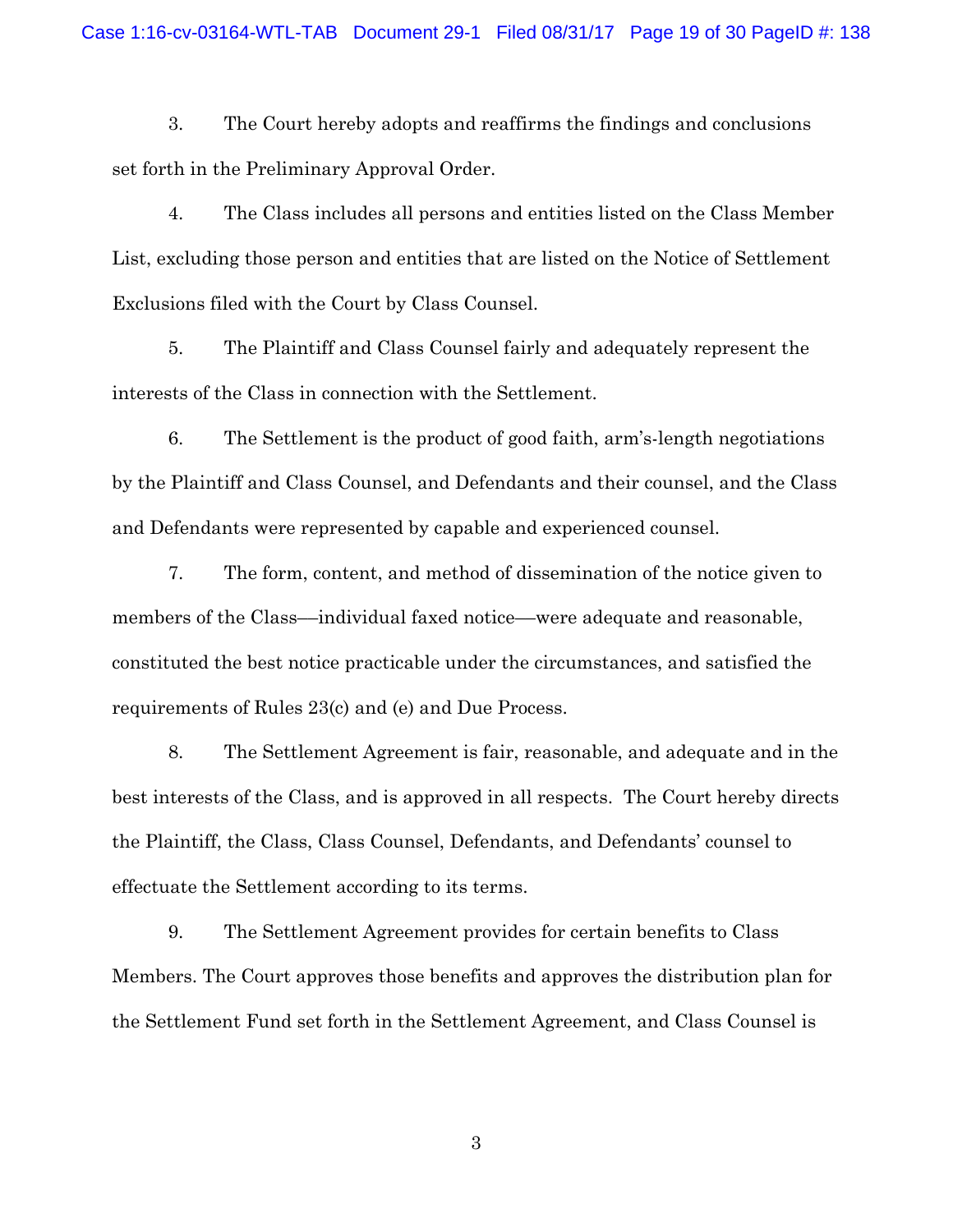authorized to implement that distribution after deductions for fees and expenses as approved by the Court.

10. Upon the occurrence of the Effective Date of the Settlement, each Class Member releases all claims of any kind or nature that have been or could have been asserted against Defendants and all of their current and former parents, subsidiaries, affiliates, officers, directors, stockholders, employees, administrators, assigns, agents, attorneys, and representatives relating to the allegations in the Complaint.

11. Upon the occurrence of the Effective Date of the Settlement,

Defendants release all claims of any kind or nature that have been or could have been asserted against the Class Representatives, any Class Member, or Class Counsel relating to the allegations in the Complaint, or the filing or prosecution of the Lawsuit relating to such allegations.

12. The above-captioned Lawsuit is hereby dismissed without assessment of costs or attorneys' fees against any party.

13. This Order is a final judgment because it disposes of all claims against all parties to this Lawsuit.

# **THERE BEING NO JUST REASON FOR DELAY, LET JUDGMENT BE ENTERED ACCORDINGLY.**

Dated:

Hon. William T. Lawrence Judge, United States District Court Southern District of Indiana

Distribution:

Service of this Order will be made electronically on all ECF-registered counsel of record via email generated by the Court's ECF system.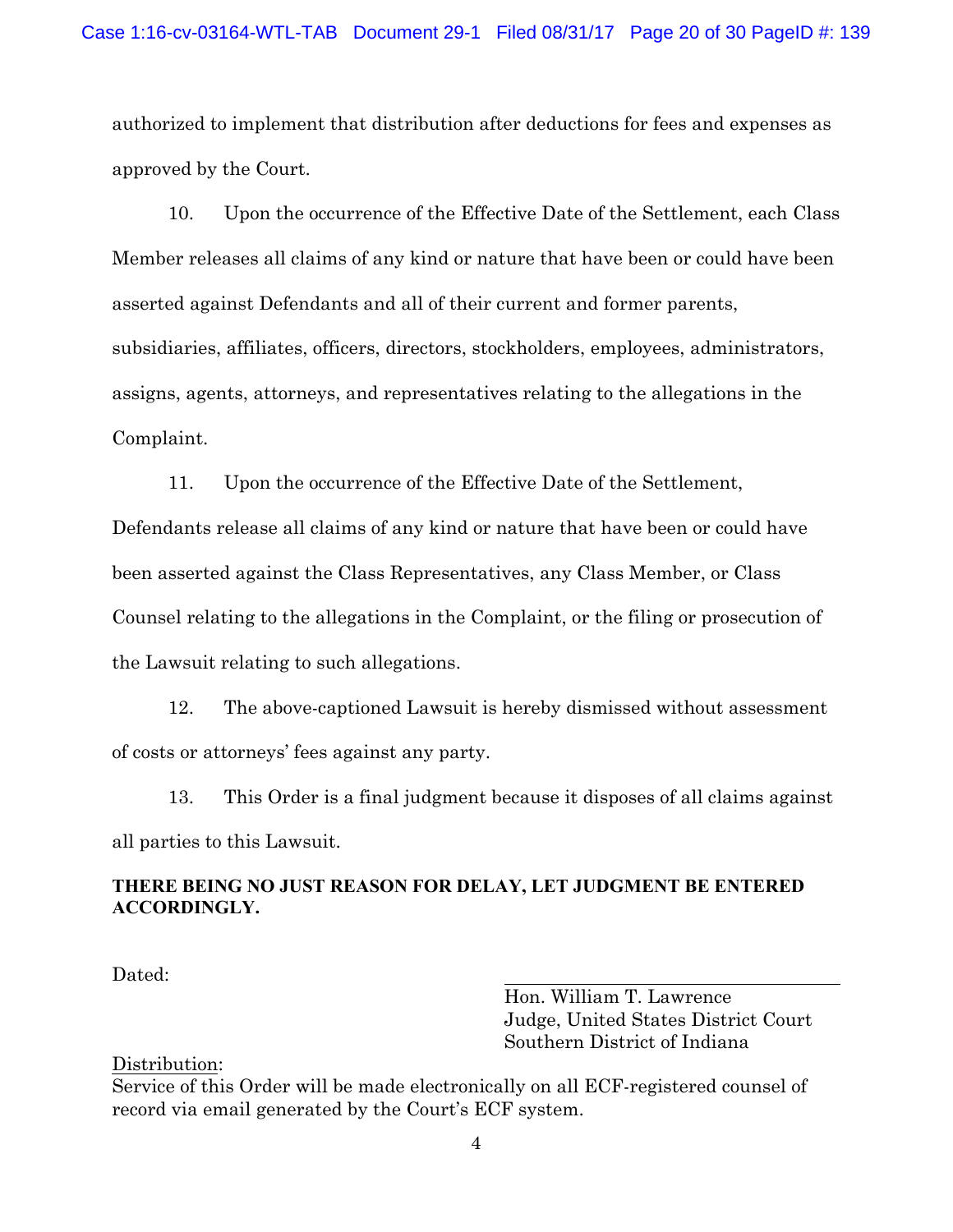Case 1:16-cv-03164-WTL-TAB Document 29-1 Filed 08/31/17 Page 21 of 30 PageID #: 140

# **EXHIBIT B**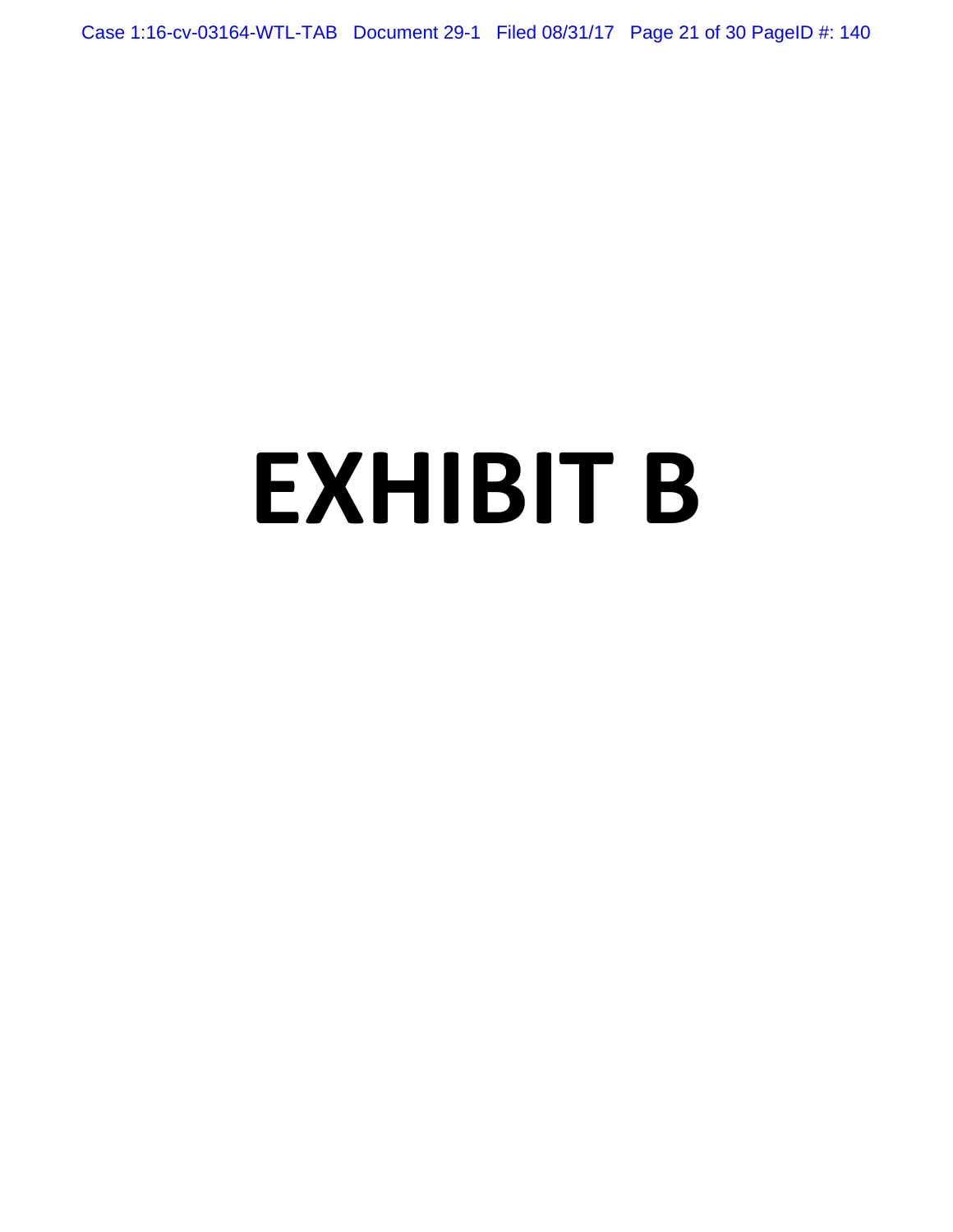### Case 1:16-cv-03164-WTL-TAB Document 29-1 Filed 08/31/17 Page 22 of 30 PageID #: 141

# **CLASS ACTION SETTLEMENT NOTICE**

*A federal court authorized this notice. This is not a solicitation from a lawyer.*

A proposed settlement (the "Settlement") has been reached in the class action lawsuit of *Harvey Property Management Group LLC v. HMS Companies, Inc.*, Case No. 1:16-cv-3164-WTL-TAB (the "Class Action"), in the United States District Court for the Southern District of Indiana. **Please read this notice carefully.**

**Why did I get this notice?** The records of Defendants show that they transmitted one or more fax advertisements to you. Because of this, you are a Class Member, so this notice informs you of your rights.

**What is this Class Action about?** The Class Action alleged that Defendants violated the Telephone Consumer Protection Act by transmitting an unsolicited fax advertisement to you and others. The Defendants deny the claims and deny that they did anything wrong. No trial has been held. Instead, there is a proposed Settlement.

**What does the Settlement provide?** The Settlement, in exchange for a release and dismissal of the Class Action, provides for a cash payment of \$80,000 to be split equally among 230 Class Members, after deductions for attorneys' fees, expenses, and notice and administration costs. It is estimated that each Class Member will receive a check for around \$175. Actual payment amounts could be more or less than this estimate.

**What do I need to do to receive a payment from the Settlement?** You do not need to do anything to receive a payment. If you do nothing, and if the Court approves the settlement, you will receive a check mailed directly to you. If your address changes, please call the number at the bottom of this notice to provide an updated address. It may be several months or more before any payments are mailed. Please be patient.

**How do I get out of the Settlement?** To exclude yourself from this Settlement, you must send a letter by mail postmarked no later than **[DATE]** to Class Counsel listed below saying that you want to be excluded. The letter must include the Caption listed below, your name, address, facsimile number, telephone number, and be signed. If you send a timely, valid exclusion request, you will not get any settlement payment, you cannot object to the Settlement, and you will not be legally bound by anything that happens in this lawsuit.

**How do I object to the settlement?** If you do not exclude yourself, you can object to the Settlement if you don't like any part of it. Objections must be sent by mail postmarked no later than **[DATE]** to the Clerk, Class Counsel, and Defense Counsel listed below. The objection must say that you object to the settlement, include all your arguments and evidence for why the Court should not approve the settlement, and must include the Caption listed below, your name, address, facsimile number, telephone number, and be signed.

**Do I have a lawyer in this Class Action?** The Court appointed the law firm of Cohen & Malad, LLP to represent you and Class Members. You will not be charged for these lawyers, but they will ask the Court to award them attorneys' fees of up to \$21,500, plus expenses incurred, to be paid from the settlement fund.

**When and where will the Court decide whether to approve the Settlement?** The Court will hold a Final Approval Hearing at **[TIME]** on **[DATE]** at the U.S. District Court for the Southern District of Indiana, 46 East Ohio, Street, Indianapolis, IN 46204, Courtroom 202. At this hearing, the Court will consider whether the Settlement is fair, reasonable, and adequate. If there are objections, the Court will consider them. The Court may also decide how much to pay Settlement Class Counsel. You do not need to attend this hearing.

| Class Counsel: Vess A. Miller,                                                                 | Defense Counsel: John P. Twohy, | Clerk: Clerk, U.S. District Court   |  |
|------------------------------------------------------------------------------------------------|---------------------------------|-------------------------------------|--|
| Cohen & Malad, LLP, 1 Indiana                                                                  | Eichhorn & Eichhorn, LLP, 200   | Clerk's Office, Room 105, 46 East   |  |
| Sq., Suite 1400, Indianapolis, IN                                                              | Russell St., P.O. Box 6328,     | Ohio Street, Indianapolis, IN 46204 |  |
| 46204                                                                                          | Hammond, IN 46325               |                                     |  |
| Caption: Harvey Property Management Group LLC v. HMS Companies, Inc., No. 1:16-cv-3164-WTL-TAB |                                 |                                     |  |

**More information?** View the full Settlement Agreement at www.cohenandmalad.com/junkfaxsettlement or call Class Counsel at **1-855-634-2459** and they will answer any questions you may have.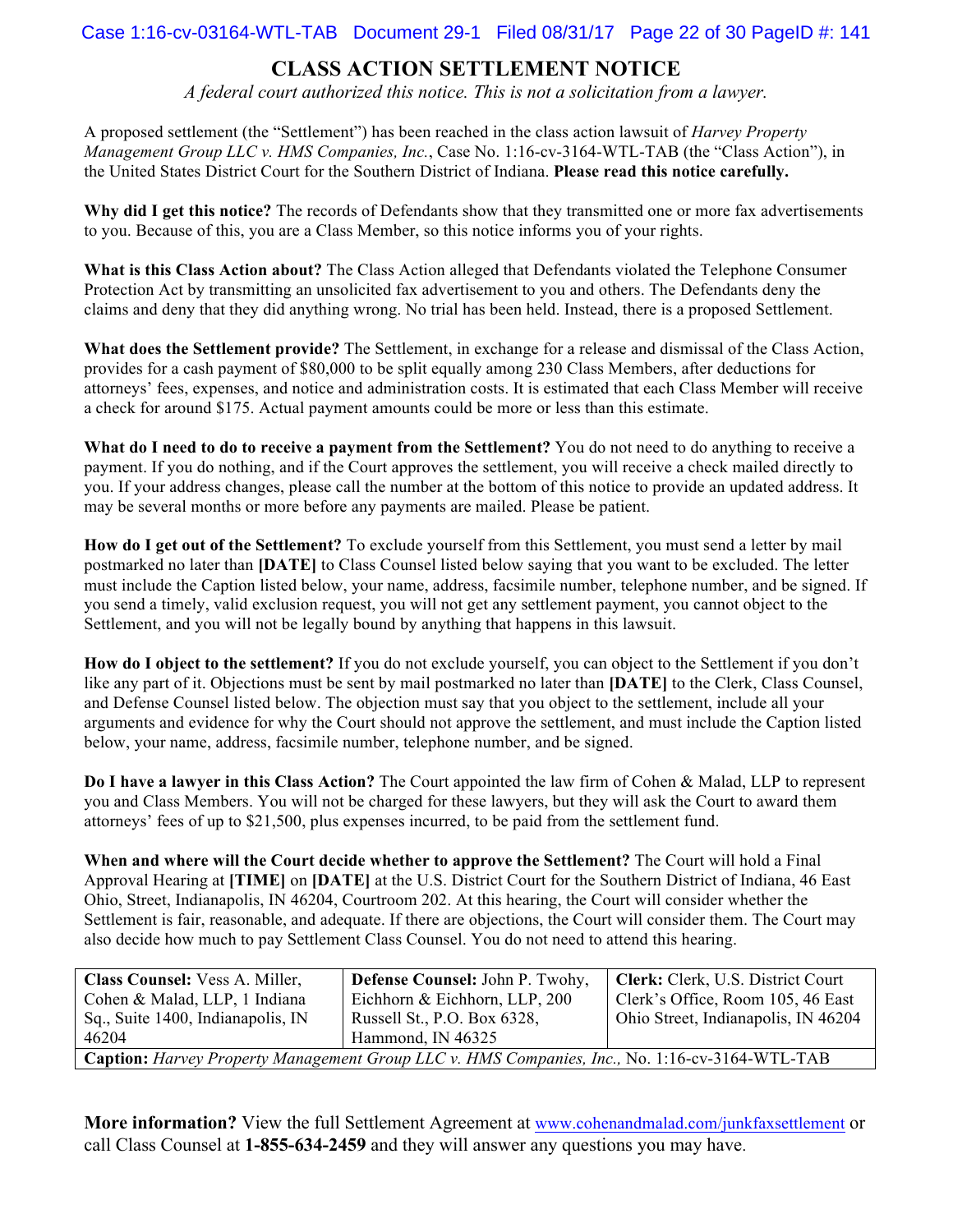Case 1:16-cv-03164-WTL-TAB Document 29-1 Filed 08/31/17 Page 23 of 30 PageID #: 142

# **EXHIBIT C**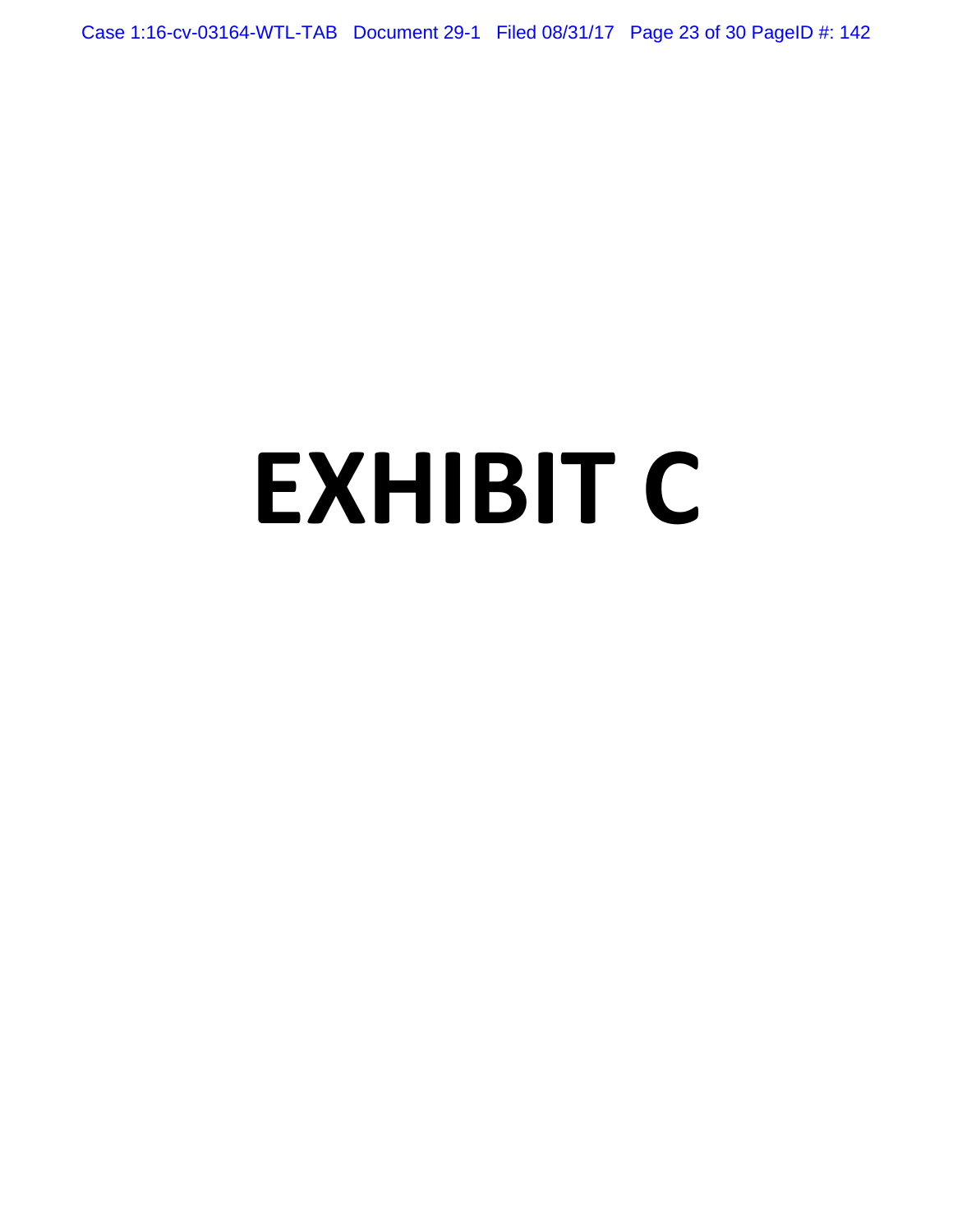#### **UNITED STATES DISTRICT COURT SOUTHERN DISTRICT OF INDIANA INDIANAPOLIS DIVISION**

| No. 1:16-cv-3164-WTL-TAB |
|--------------------------|
|                          |
|                          |
|                          |
|                          |
|                          |
|                          |
|                          |
|                          |
|                          |
|                          |
|                          |
|                          |

# **PRELIMINARY APPROVAL ORDER**

Plaintiff, Harvey Property Management Group LLC, and Defendants, HMS

Companies, Inc., and Michael Fleckenstein, by their respective counsel, have

submitted a Class Action Settlement Agreement ("Settlement") and have moved the

Court under Rule 23 of the Federal Rules of Civil Procedure for an order:

- (1) preliminarily approving the terms and conditions set forth in the Settlement,
- (2) certifying a class for purposes of providing notice to the Class,
- (3) approving the form and method of notice to the Class, and
- (4) scheduling a fairness hearing to consider final approval of the Settlement.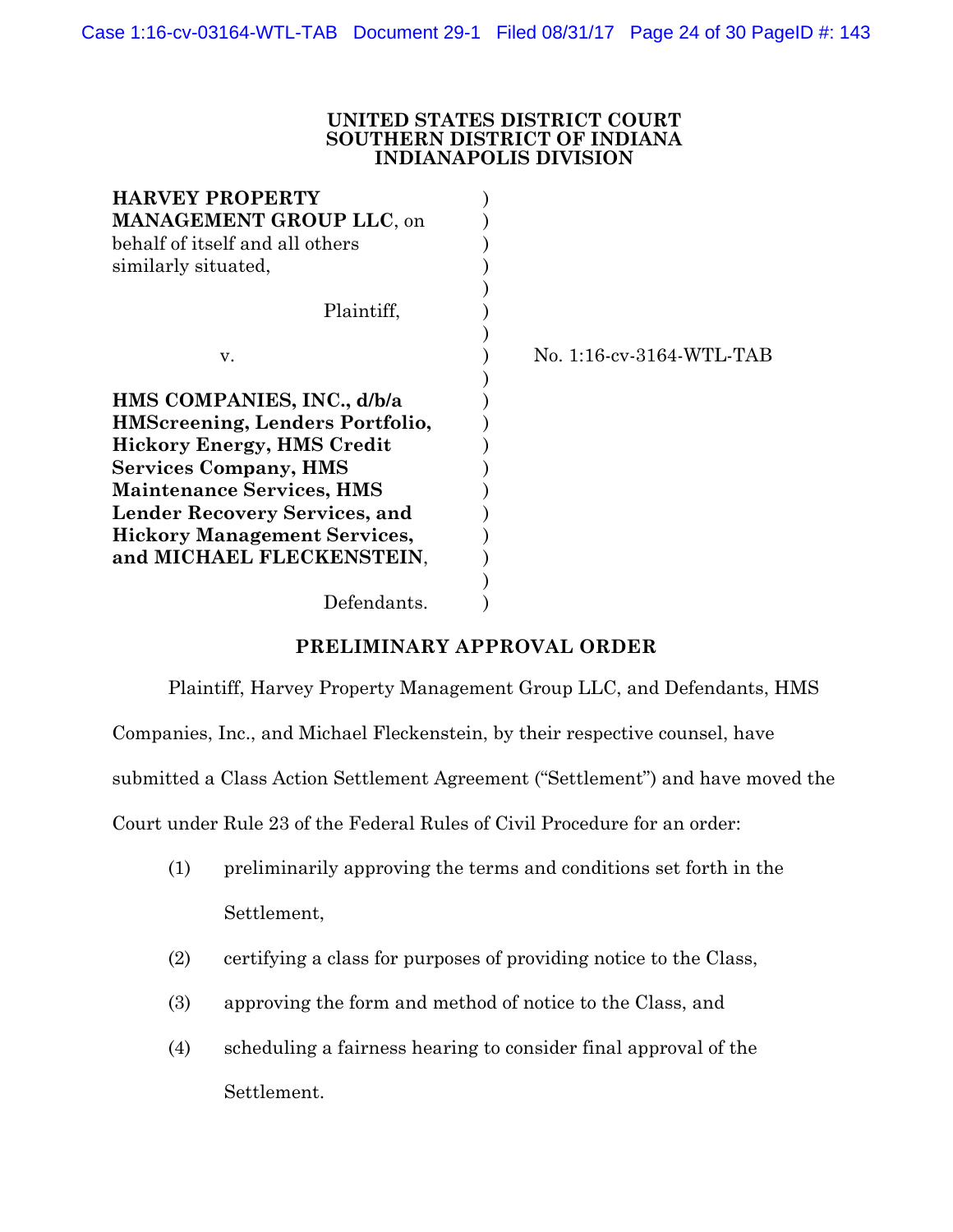The Court has given due consideration to the terms of the Settlement, the exhibits to the Settlement, the submissions in support of preliminary approval of the Settlement, and the record of proceedings, and now finds that the proposed Settlement should be preliminarily approved pending notice to Class Members and a final hearing on whether the Settlement is fair, reasonable, and adequate.

#### **ACCORDINGLY, IT IS HEREBY ORDERED:**

1. Terms capitalized herein and not otherwise defined shall have the meanings ascribed to them in the Settlement.

2. This Court has jurisdiction over the subject matter of this Lawsuit and jurisdiction over the Plaintiff and Defendants in the above-captioned case (the "Parties").

3. The Court finds that for the purposes of settlement and notice the requirements of Rule 23(a) and 23(b)(3) of the Federal Rules of Civil Procedure have been met, specifically:

- a. The class is so numerous that joinder of all members is impracticable, as there are hundreds of class members;
- b. There are questions of law or fact common to the class based upon the claims raised in the Lawsuit;
- c. The Plaintiff's claims are typical of the claims of the class;
- d. The Plaintiff and Class Counsel will fairly and adequately protect the interests of the class;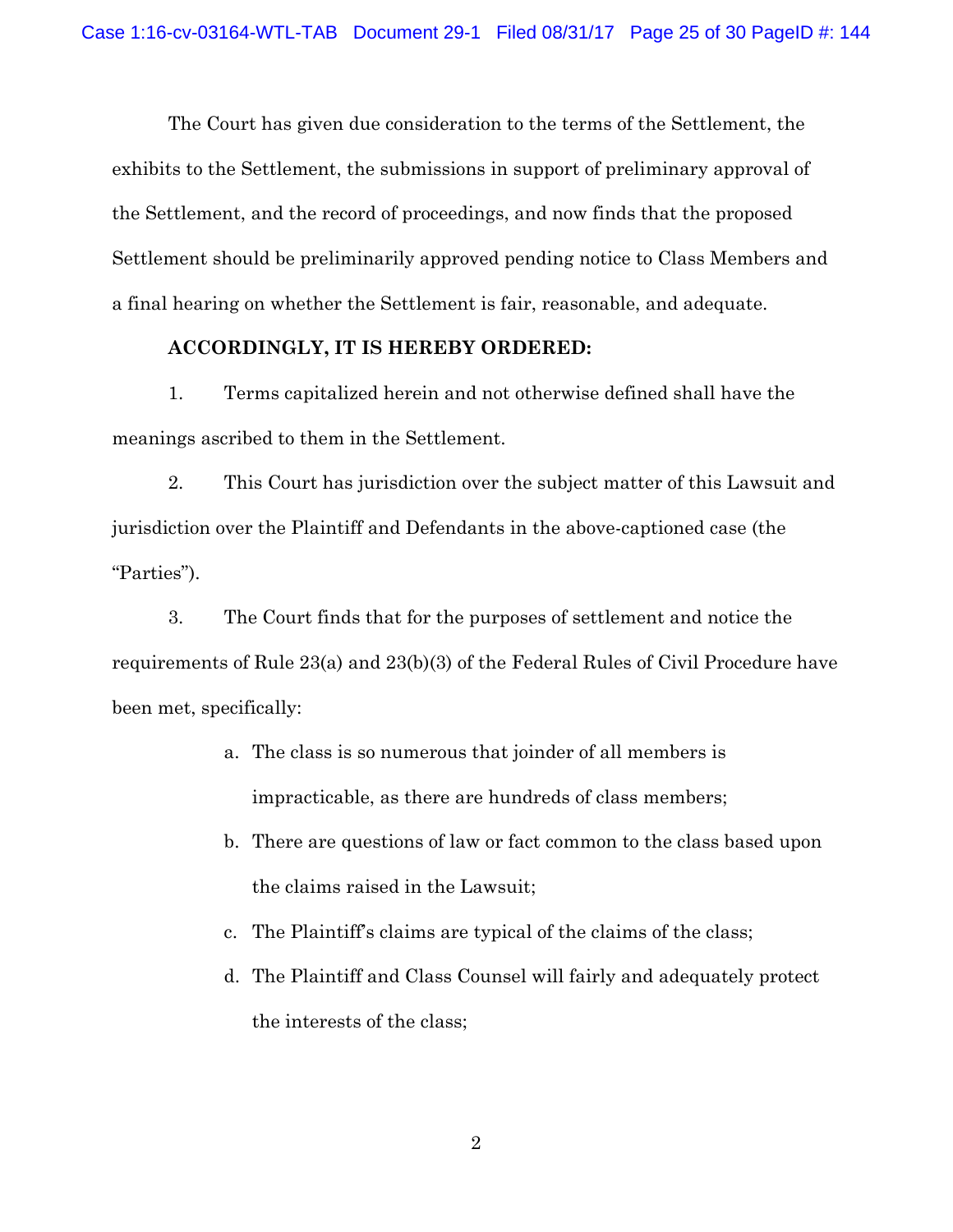e. Questions of law and fact common to the class members predominate over any questions affecting only individual members, and a class action is superior to other available methods for fairly and efficiently adjudicating this Lawsuit.

The Court therefore **CERTIFIES** the following Plaintiff Class:

All persons and entities that hold telephone numbers that were sent a fax after November 10, 2012 advertising the commercial availability of any property, goods, or services by or on behalf of HMS Companies, Inc., HMScreening, Lenders Portfolio, Hickory Energy, HMS Credit Services Company, HMS Maintenance Services, HMS Lender Recovery Services, Hickory Management Services, or Michael Fleckenstein that contains no opt-out notice, such as the fax attached as Exhibit A to the Complaint.

4. The Court finds that the terms of the Settlement are within the range of a fair, reasonable, and adequate settlement between the Class and Defendant under the circumstances of this case. The Court therefore preliminarily approves the Settlement and directs the parties to the Settlement to perform and satisfy the terms and conditions of the Settlement Agreement that are triggered by such preliminary approval.

5. The proposed Notice of Class Action Settlement in the form attached to the Settlement Agreement as Exhibit "B", and the manner of distribution of such Notice by direct fax, are hereby approved by this Court as the best notice practicable to the Class. The form and manner of notice proposed in the Settlement comply with Rules 23(c) and (e) and the requirements of Due Process.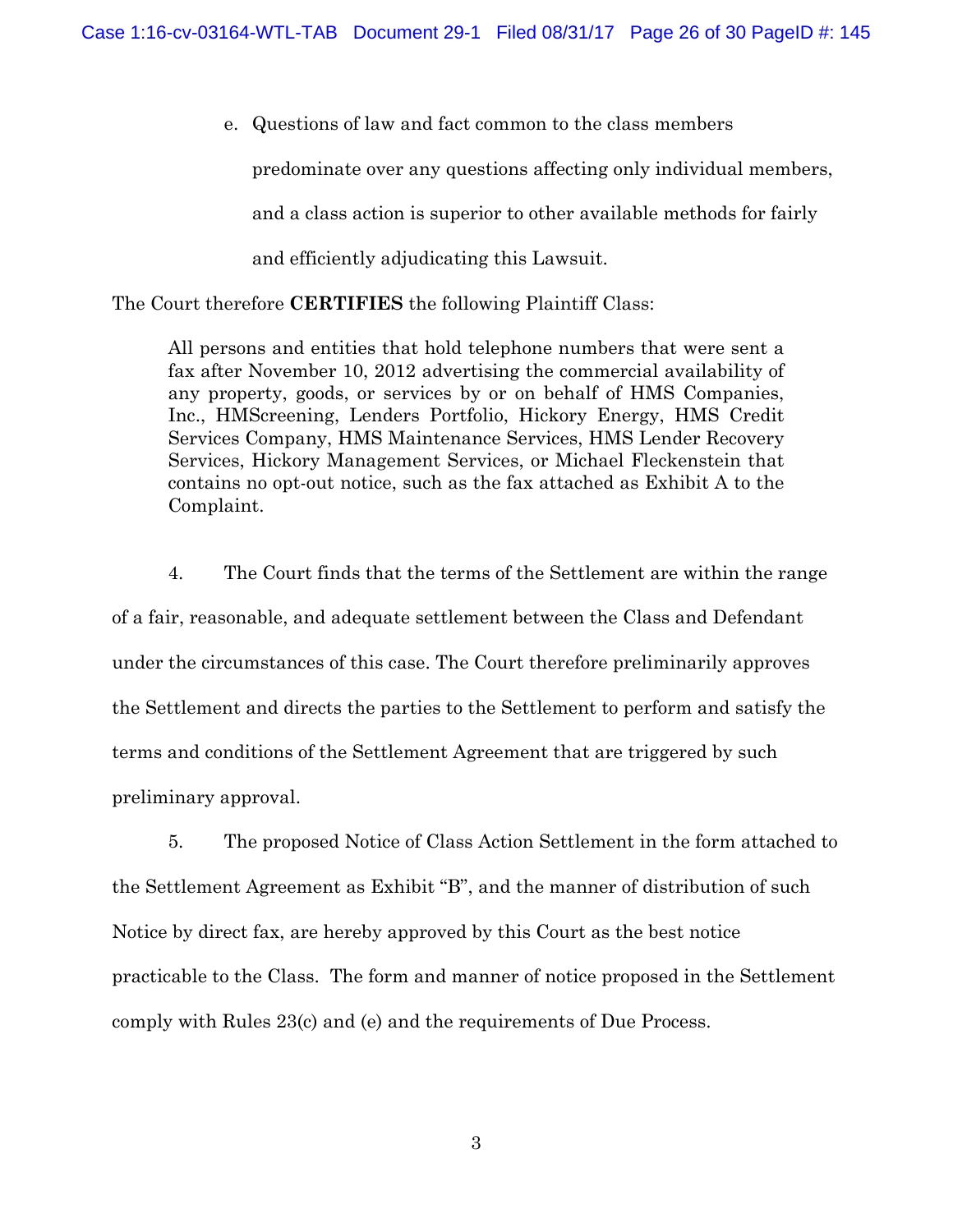6. Pursuant to Rule 23(e), a final fairness hearing (the "Fairness Hearing") shall be held before the undersigned at \_\_\_\_\_\_ o'clock, on

1. 201 in Courtroom 202, Birch Bayh Federal Building & U.S. Courthouse, 46 East Ohio Street, Indianapolis, IN 46204 for the purpose of: (a) determining whether the Settlement is fair, reasonable, and adequate and should be finally approved; (b) determining whether a Final Approval Order should be entered; and (c) considering Class Counsel's application for an award of attorneys' fees and expenses pursuant to Rule 23(h). The Court may adjourn, continue, and reconvene the Fairness Hearing without further notice to the Class, and the Court may consider and grant final approval of the Settlement, with or without minor modification and without further notice to the Class.

7. Class Counsel shall fax or cause to be faxed to each Class Member no later than the latter of ten days from the date of this Order or 10 days from the date on which all payments have been made to fully fund the Settlement Fund, a copy of the mailed Notice in the form attached to the Settlement as Exhibit "B."

8. Class Members shall be afforded an opportunity to request exclusion from the Class. A request for exclusion from the Class must: (i) state that the Class member wishes to "opt-out" or request "exclusion" from the Class; (ii) contain the full name, current address, and telephone number of the person requesting exclusion; (iii) contain the title of the Lawsuit: "*Harvey Property Management Group LLC v. HMS Companies, Inc.*;" (iv) be signed by the person requesting exclusion; and (v) be sent to the Class Counsel by U.S. mail with a postmark on or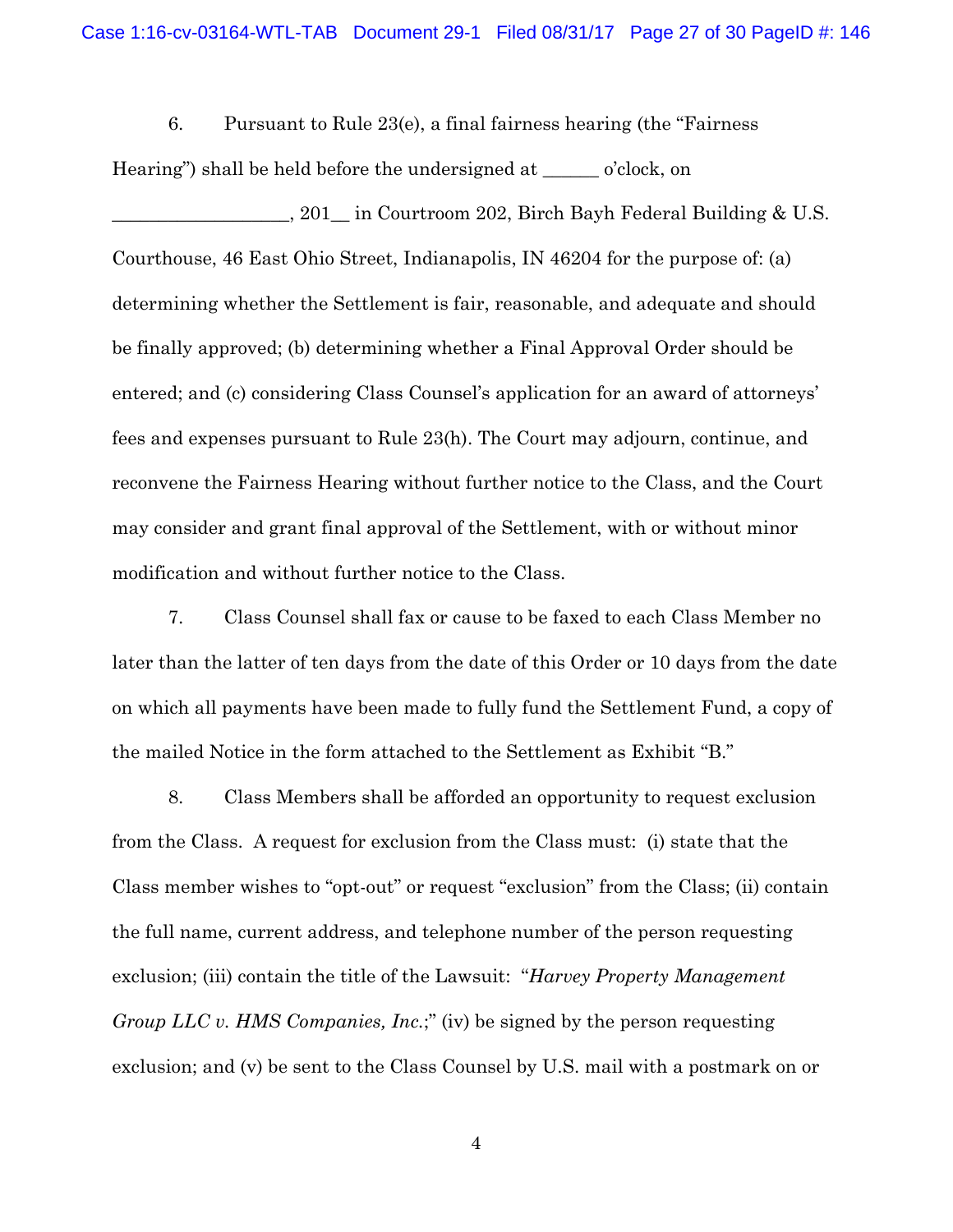before thirty (30) days after the date that faxed notice is first issued (the "Exclusion Deadline"). Members of the Class who submit a timely and valid request for exclusion from the Class shall not participate in and shall not be bound by the Settlement. Members of the Class who do not timely and validly opt out of the Class in accordance with the Notice shall be bound by all determinations and judgments in the action concerning the Settlement.

9. Class Members who have not excluded themselves shall be afforded an opportunity to object to the terms of the Settlement. Any objection must: (i) contain the full name and current address of the person objecting; (ii) contain the title of the Lawsuit: "*Harvey Property Management Group LLC v. HMS Companies, Inc.*" with the case number (iii) state the reasons for the Class member's objection; (iv) be accompanied by any evidence, briefs, motions or other materials the Class member intends to offer in support of the objection; (v) be signed by the Class member; and (vi) be sent by U.S. mail, first class and postage prepaid, with a postmark no later than thirty (30) days after the date that faxed Notice is first issued (the "Objection Deadline") to the Clerk of the Court, Class Counsel, and Counsel for Defendants. If the Class Member or his or her Counsel wishes to speak at the Fairness Hearing, he or she must file with the Court and serve on Class Counsel and Counsel for the Defendants a Notice of Intention to Appear no later than fifteen (15) days before the Fairness Hearing.

10. Any member of the Settlement Class who does not make his or her objection known in the manner provided in the Settlement and Notice shall be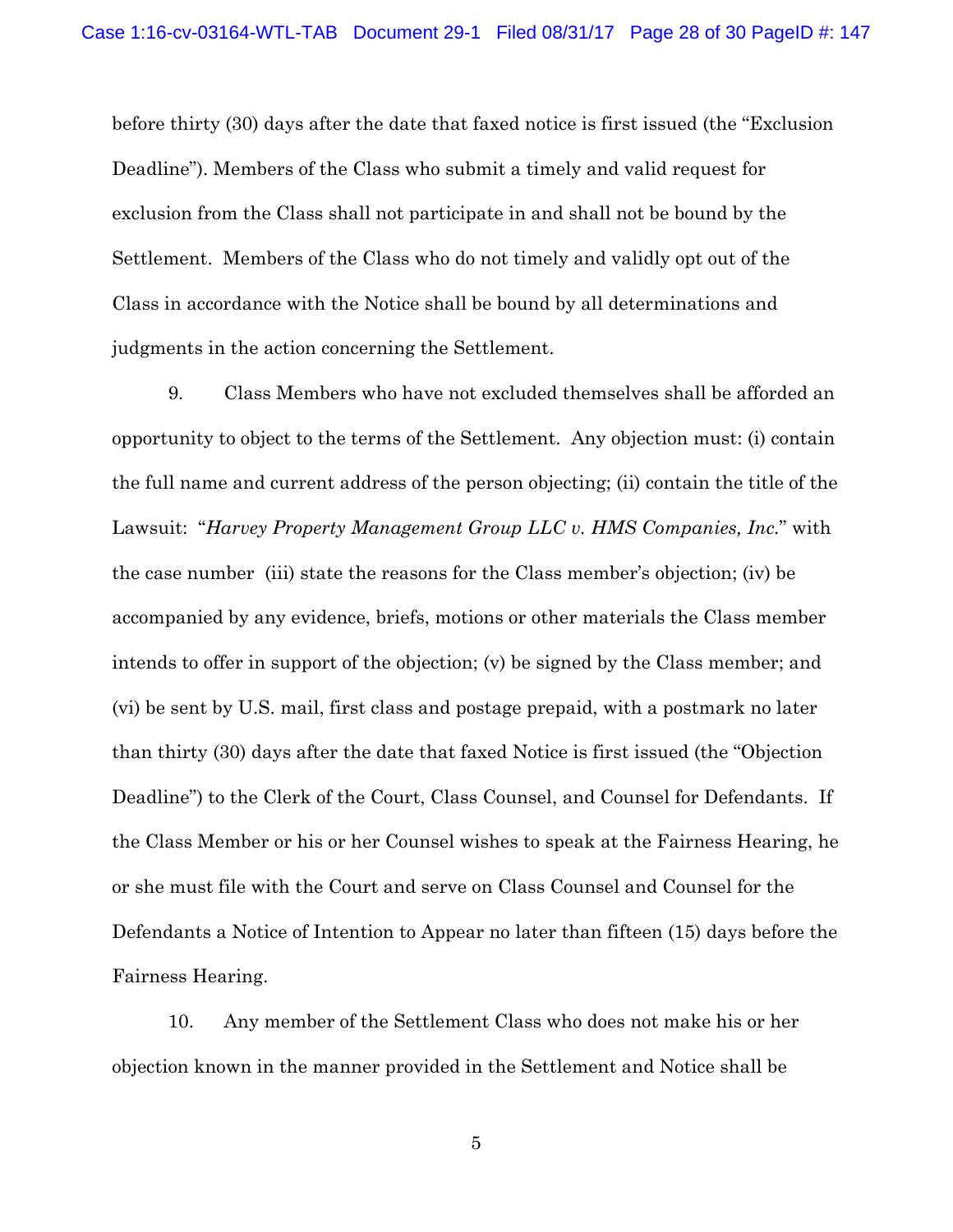deemed to have waived such objection and shall forever be foreclosed from making any objection to the fairness or adequacy of the proposed Settlement.

11. Any request for intervention in this action for purposes of commenting on or objecting to the Settlement must meet the requirements set forth above, including the deadline for filing objections, and also must be accompanied by any evidence, briefs, motions or other materials the proposed intervenor intends to offer in support of the request for intervention, and must meet the requirements of the Federal Rules of Civil Procedure.

12. Any lawyer intending to appear at the Fairness Hearing must be authorized to represent a Class Member, must be duly admitted to practice law before the United States District Court for the Southern District of Indiana, and must file a written appearance.

13. Not more than ten (10) days after the Exclusion Deadline, Class Counsel shall file a Notice of Settlement Exclusions, listing the names of all persons or entities who timely and validly excluded themselves from the Settlement.

14. Defendants have agreed to pay a collective total of \$80,000 as the Settlement Fund, which they will pay to the Notice and Settlement Administrator as set forth in the Settlement to be held for the benefit of the Settlement Class and subject to further Court order.

15. No fewer than ten (10) days prior to the Fairness Hearing, Class Counsel shall file a motion for approval of the attorneys' fees and expenses to be paid from the Settlement Fund, along with any supporting materials.